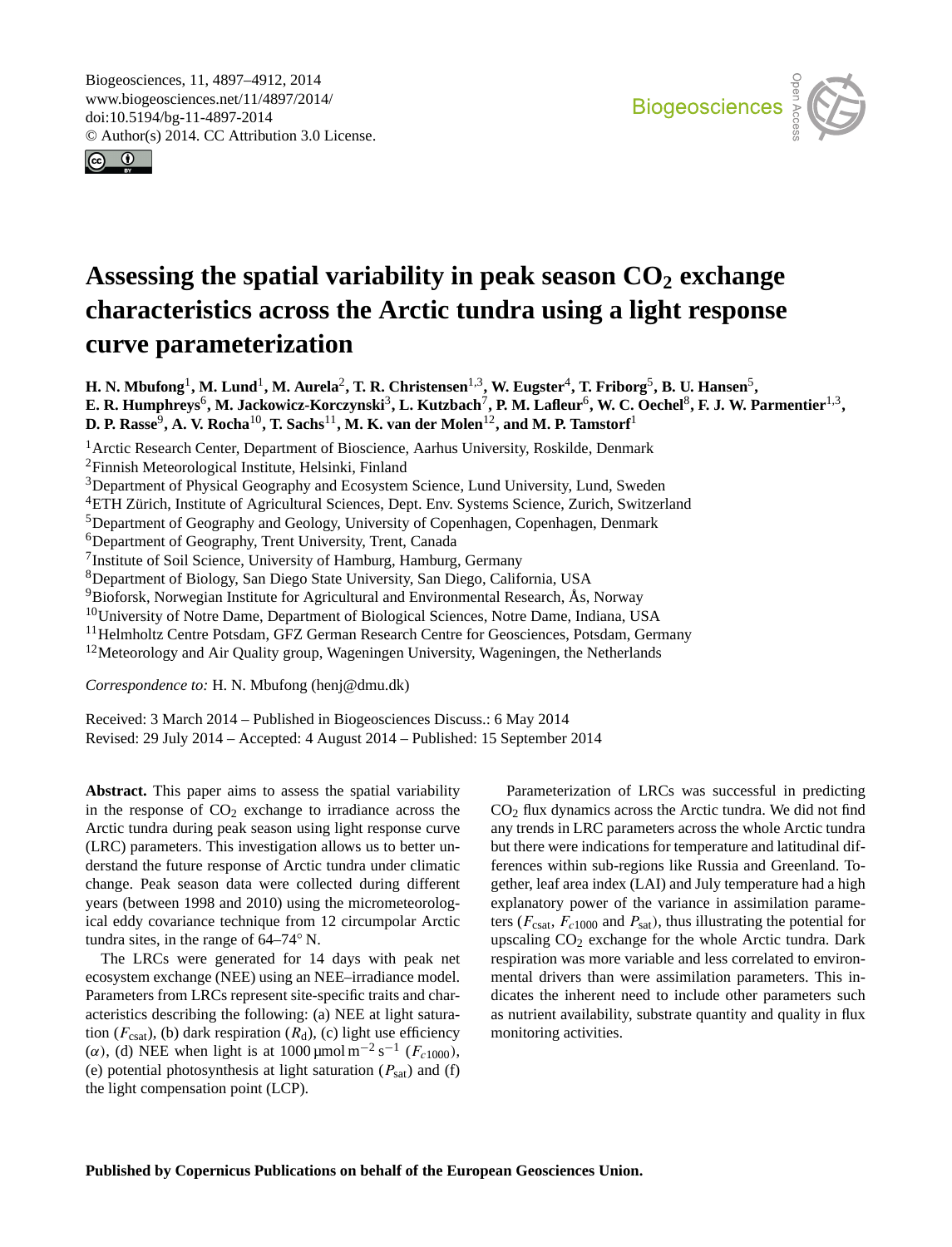#### **1 Introduction**

Arctic tundra ecosystems contain vast amounts of carbon (C) that could potentially be released to the atmosphere in a warming climate. It is, however, unclear how these carbon stocks are renewed by presently growing vegetation, and whether actual C sequestration rates vary among Arctic tundra ecosystems and vegetation types. Using eddy covariance (EC) flux data collected from the few seasonally active longterm flux sites in the Arctic, we assessed ecosystem-scale growth and respiration rates using a light response approach to answer this question.

Arctic tundra ecosystems are unique ecosystems with permanently frozen subsoil (permafrost), which have global implications for climate and global environmental change (Shaver et al., 1992). Although estimated to cover only 8 % of the global land surface (McGuire et al., 2009), they contain vast stocks of C stored in the permafrost, estimated to be of the order of 1400 to 1850 Pg C (Hugelius et al., 2013; Kuhry et al., 2009; McGuire et al., 2009; Schuur et al., 2008). Their climate and vegetation have been shown to be most sensitive to global change (ACIA, 2005; Oechel et al., 2000; SWIPA, 2011). A decade ago, studies still did not agree on whether this region is a net sink or source of carbon dioxide  $(CO<sub>2</sub>)$ as individual site studies either proved insufficient or inconclusive in explaining this (Vourlitis and Oechel, 1997, 1999). Yet, recent estimates suggest that the Arctic tundra is most likely a net sink of  $CO<sub>2</sub>$  (IPCC, 2013), though whether it is a strong or weak sink needs to be further assessed (McGuire et al., 2012).

Previously, the Arctic tundra C budget has been estimated by using data from a few detailed study sites to extrapolate to the larger surrounding area (Williams et al., 2006), and by the application of regional process-based models (McGuire et al., 2012). Scaling up from a few measurement sites to the circum-Arctic region raises the question of representativeness of sites and measurements. This also holds for the widely used EC methodology (Baldocchi, 2003) with which a footprint of typically a few tens of square metres to a hectare of tundra surface is covered, from which conclusions are drawn for a vast area where no measurements exist (Chapin et al., 2000). Hence, the derivation of functional relationships of assimilation and ecosystem respiration rates as a function of environmental drivers bears more potential for providing insights into the overall functioning of Arctic tundra vegetation (Laurila et al., 2001). Simple models using leaf area index (LAI), temperature and photosynthetic photon flux density (Shaver et al., 2007, 2013) have been shown to make reliable predictions of measured net ecosystem exchange (NEE) and its components at the plot scale ( $\leq 1 \text{ m}^2$ ) in the Arctic tundra. Model parameters can then be examined for differences among sites related to differences in climatic and environmental conditions (Laurila et al., 2001; Williams et al., 2006).

Most Arctic tundra sites are characterized by small emissions of CO<sup>2</sup> during winter (Fahnestock et al., 1999; Jones et al., 1999) and by high uptake during the short growing season, which is often less than 100 days. Despite being short, the growing season has been shown to be most relevant in defining the spatial (Aurela et al., 2004; Kwon et al., 2006; Lund et al., 2010) and temporal variability (Griffis et al., 2000; Groendahl et al., 2007; Lund et al., 2012) in net ecosystem C budgets of Arctic tundra. During this period, there is a net uptake of  $CO<sub>2</sub>$  from the atmosphere, which is characterized by a seasonal trend, peaking shortly after midsummer, i.e. July (Groendahl et al., 2007). In the Arctic tundra, peak season coincides with maximum air temperature leading to the highest plant growth rates. Consequently, plants reach their maximum leaf area towards the end of that period. It should be noted that light is not a limiting factor to plant growth (Oberbauer et al., 1998) as the sun does not set during peak season. However, this complicates the accurate determination of ecosystem respiration with the EC approach (Eugster et al., 2005) in the absence of dark nights. The light response approach circumvents this problem (Gilmanov et al., 2003) by only using daytime data. Therefore, the light response method used with peak season EC flux measurements from available long-term sites in the Arctic seems the best approach associated with EC to increase our understanding of how net  $CO<sub>2</sub>$  exchange and its gross components of assimilation and ecosystem respiration differ among tundra ecosystems. This study is the first to compare peak season NEE–irradiance characteristics at the landscape scale across different tundra types covering the entire circumpolar Arctic. We hypothesized that [\(1\)](#page-3-0) light response curve (LRC) parameters can be used to predict NEE dynamics across the Arctic tundra; [\(2\)](#page-4-0) vegetation properties, e.g. LAI and normalized difference vegetation index (NDVI), temperature and peak season phenology (start date) are the main drivers of Arctic tundra's NEE dynamics; (3) variability in Arctic tundra LRC characteristics follows a temperature and latitudinal gradient.

#### **2 Materials and methods**

## **2.1 Site description**

This study focuses on some of the most common types of tundra ecosystems across the circumpolar Arctic ranging from 64 to 74◦ N; including three Alaskan sites (US-Anak-LA, US-Barr-LA, US-Ivot-LA), one Canadian site (CA-Dar-LA), two Greenlandic sites (GL-Nuuk-LA, GL-Zack-HA), three Scandinavian sites (NO-Ando-SA, FI-Kaam-SA, SE-Stord-SA) and three Russian sites, i.e. RU-Kyt-LA, RU-Sam-LA and RU-Seid-SA (Fig. 1, Table 1). The sites range from peat bogs and fens to wet and dry tundra ecosystems; with and without permafrost. Site names used in the study are composed of country abbreviations (e.g. SE for Sweden and GL for Greenland), abbreviated site names (e.g. Stord for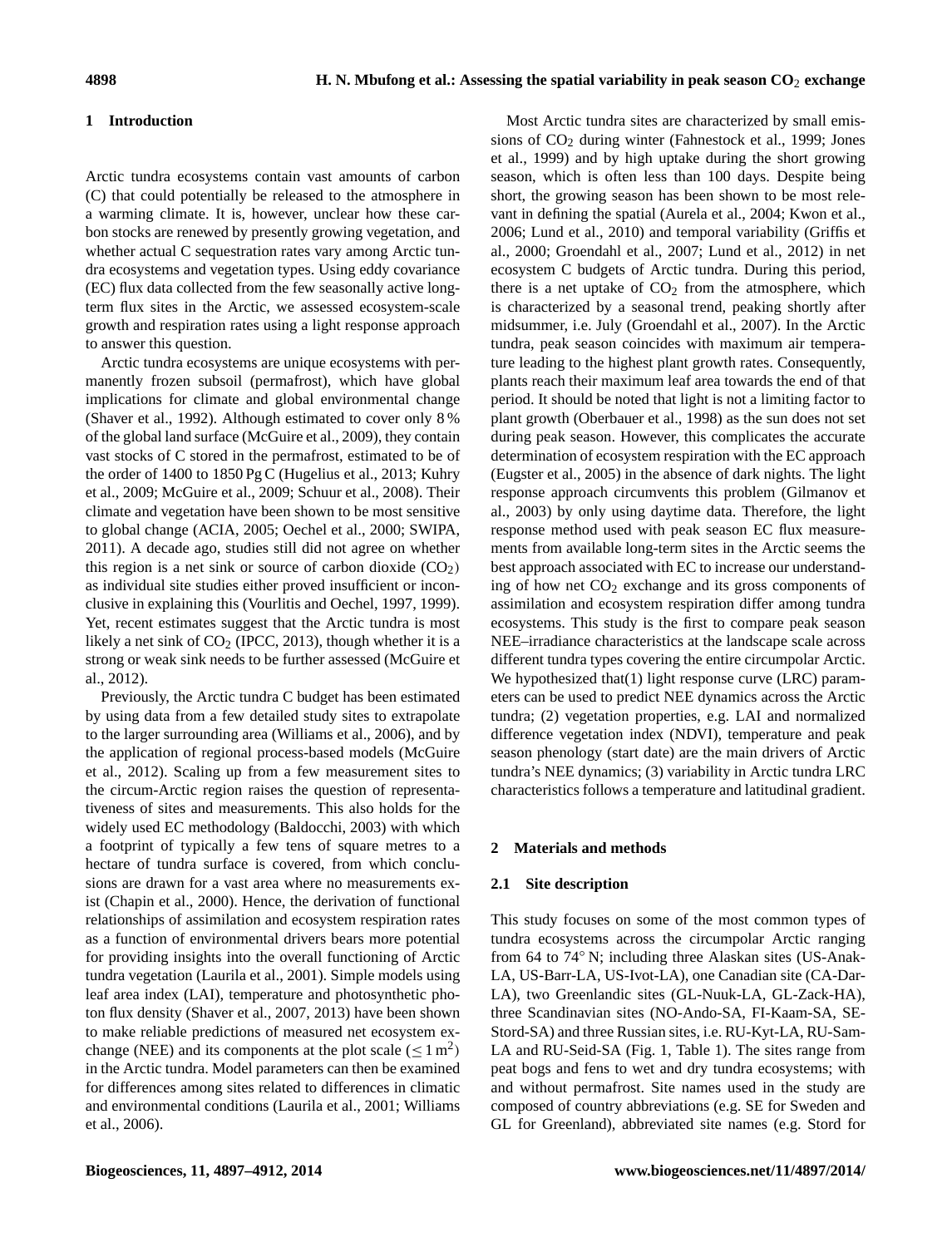Table 1. Site descriptions and eddy covariance measurement characteristics.

| Code         | Site                                                           | $\operatorname{Country}$ | Latitude                        | Longitude                    | Arctic<br>type            | Tundra<br>type         | analyser<br>$\rm EC\,gas$                                  | Sonic                | Tower<br>height | Years               | Vegetation composition                                                                                                                                                                                                                                                                        | Reference                                                                |
|--------------|----------------------------------------------------------------|--------------------------|---------------------------------|------------------------------|---------------------------|------------------------|------------------------------------------------------------|----------------------|-----------------|---------------------|-----------------------------------------------------------------------------------------------------------------------------------------------------------------------------------------------------------------------------------------------------------------------------------------------|--------------------------------------------------------------------------|
| RU-Seid-SA   | Seida                                                          | Russia                   | $^{48}$ N<br>$67^\circ$         | 64°01'E                      | Subarctic                 | Mixed<br>tundra        | LI-7500                                                    | Gill R3              | 3.95            | 2008                | Drepanocladus aduncus, Pleurozium schreberi);<br>lichens (Cladonia spp.) and shrubs (Betula nana<br>Vaccinium uliginosum, Ledum decumbens);<br>Moss (Sphagnum spp., Dicranum spp.,<br>vascular plants (Rubus Chamaemorus,<br>Sedge (Eriophorum vaginatum),<br>and Salix spp., Vaccinium spp.) | $\begin{array}{ll} \text{Marushchak et al.}\\ \text{(2011)} \end{array}$ |
| FI-Kaam-SA   | Kaamanen                                                       | Finland                  | $18\,$ M<br>$69^{\circ}$        | $27^{\circ}17'E$             | Subarctic                 | $_{\rm Fen}$           | LI-6262                                                    | SWS-211              | 5               | $1997 - 2002$       | dwarf shrubs (Betula nana, Empetrum nigrum and<br>Rubus chamaemorus), lichens (Cladonia spp.<br>and Cladonia spp.) and mosses (Sphagnum<br>Sedges (Eriophorum spp.)<br>and Dicranum spp.)                                                                                                     | Aurela et al.<br>(2001)                                                  |
| SE-Stord-SA  | Stordalen                                                      | Sweden                   | 68°20' N                        | 87°19'E                      | Subarctic                 | Fen                    | LI-7500                                                    | Gill R3              | $\omega$        | 2001-<br>2008       | lichens (Cladonia spp.), mosses (Sphagnum spp.)<br>Sedges (Eriophorum vaginatum).<br>and shrubs (Empetrum nigrum)                                                                                                                                                                             | et al. $(2012)$<br>Christensen                                           |
| NO-Ando-SA   | Andøya                                                         | Norway                   | $90^{\rm o}06$ N                | $15^{\circ}155'\,\mathrm{E}$ | Subarctic                 | Bog                    | LI-7500                                                    | $CSAT-3$             | $\sim$          | 2008-<br>2011       | Carex spp.); bryophytes (Sphagnum spp.);<br>sedges (Eriophorum spp. and<br>Shrubs (Empetrum nigrum);<br>and lichens (Cladonia spp.)                                                                                                                                                           | Lund et al.<br>(2014)                                                    |
| US-Anak-LA   | Anaktuvuk                                                      | USA                      | 68°56' N                        | $150^{\circ}16'$ W           | Arctic<br>$_{\rm Low}$    | Mixed<br>tundra        | LI-7500                                                    | $CSAT-3$             | 2.6             | $\frac{2008}{2012}$ | and shrubs (Betula nana, Vaccinium vitis-idaea,<br>Tussock forming sedge (Eriophorum spp.);<br>moss (Sphagnum spp., Hylocomium spp.);<br>Ledum palustre and Rubus chamaemorus)<br>shrubs (Betula nana, Salix pulchra)<br>moss (Sphagnum spp.) and                                             | Rocha and Shaver<br>(2011)                                               |
| $CA-Dar-LA$  | Daring<br>Lake                                                 | Canada                   | $64^{\circ}52'$ N               | $111^{\circ}34'$ W           | Low<br>Arctic             | Mixed<br>tundra        | LI-7500                                                    | Gill R3              | 4               | $\frac{2004}{2007}$ | Vaccinium vitis-idaea, Betula glandulosa, Vaccinium<br>Shrubs (Empetrum nigrum, Ledum decumbens,<br>uliginosum and Rubus chamaemorus);<br>sedges (Carex spp.) and moss                                                                                                                        | Lafleur and<br>Humphreys<br>(2008)                                       |
| US-Ivot-LA   | Ivotuk                                                         | USA                      | $30^{\prime}$ N<br>$68^{\circ}$ | $155°21'$ W                  | Arctic<br>$_{\rm Low}$    | Mixed<br>tundra        | $ATDD,$<br>LI-7500                                         | Gill R3              | 3.8             | 2004,               | (Eriophorum vaginatum, Carex bigelowii, Dryas integrifolia);<br>shrubs (Betula nana, Salix pulchra)<br>moss (Sphagnum spp.) and<br>Tussock forming sedge<br>and lichens                                                                                                                       | Kwon et al.<br>(2006)                                                    |
| RU-Kyt-LA    | Kytalyk                                                        | Russia                   | $\rm N$ $\beta t$<br>$\approx$  | 147°29' E                    | Arctic<br>$_{\text{Low}}$ | Mixed<br>tundra        | LI-7500                                                    | Gill R3              | 4.7             | $2003 -$<br>$2010$  | Eriophorum angustifolium, and Eriophorum vaginatum);<br>moss (Sphagnum spp.) and shrubs<br>(Betula nana, Salix pulchra),<br>Sedges (Carex aquatilis,<br>and Potentilla palustris                                                                                                              | et al. (2011)<br>Parmentier                                              |
| GL-Nuuk-LA   | Nuuk                                                           | Greenland                | M/60<br>°€                      | 51°20'W                      | Arctic<br>Low             | $_{\rm Fen}$           | $_{\rm L I\text{-}7000}$                                   | Gill R3              | 2.2             | 2008-<br>2010       | Sedges (Carex rariflora, Eriophorum angustifolium,<br>and Scirpus cespitosus)                                                                                                                                                                                                                 | Nielsen et al. (2013)<br>Westergaard-                                    |
| RU-Sam-LA    | $\begin{array}{c} \text{Samoylov}\\ \text{Island} \end{array}$ | Russia                   | $72^{\circ}22'$ N               | $126^{\circ}30'$ E           | Arctic<br>$_{\rm Low}$    | Mixed<br>tundra        | LI-7000                                                    | $Gill$ $\mathbb{R}3$ | 3.65            | 2003,<br>2006       | Aulacomnium turgidum Hylocomium splendens and<br>moss (Meesia longiseta, Limprichtia revolvens,<br>Timmia austriaca); shrubs (Dryas octopetala<br>forbs (Astragalus frigidus)<br>and Salix glauca) and<br>Sedges (Carex spp);                                                                 | Kutzbach et al.<br>$(2007)$                                              |
| $US-Barr-LA$ | Barrow                                                         | USA                      | $10.16$ K                       | $156°36'$ W                  | Arctic<br>Low             | sedge<br>tundra<br>Wet | $\begin{array}{c}\text{ATDD},\\ \text{LI-7500}\end{array}$ | Gill R3              | 5               | $\frac{1998}{2000}$ | Sedges (Carex aquatilis, Eriophorum spp.);<br>mosses (Calliergon richardsonii and<br>and lichens (Peltigera spp.)<br>Cinclidium subrotundum)                                                                                                                                                  | Kwon et al.<br>(2006)                                                    |
| $GL-Zack-HA$ | Zackenberg                                                     | Greenland                | $74^{\circ}28'$ N               | $20^{\circ}33'$ W            | High<br>Arctic            | $\rm{Heath}$ tundra    | LI-6262,<br>LI-7000                                        | Gill R2,<br>Gill R3  | $\omega$        | $2000 -$<br>$2010$  | Shrubs (Cassiope tetragona, Dryas integrifolia<br>and Vaccinium uliginosum)                                                                                                                                                                                                                   | Lund et al.<br>$(2012)$                                                  |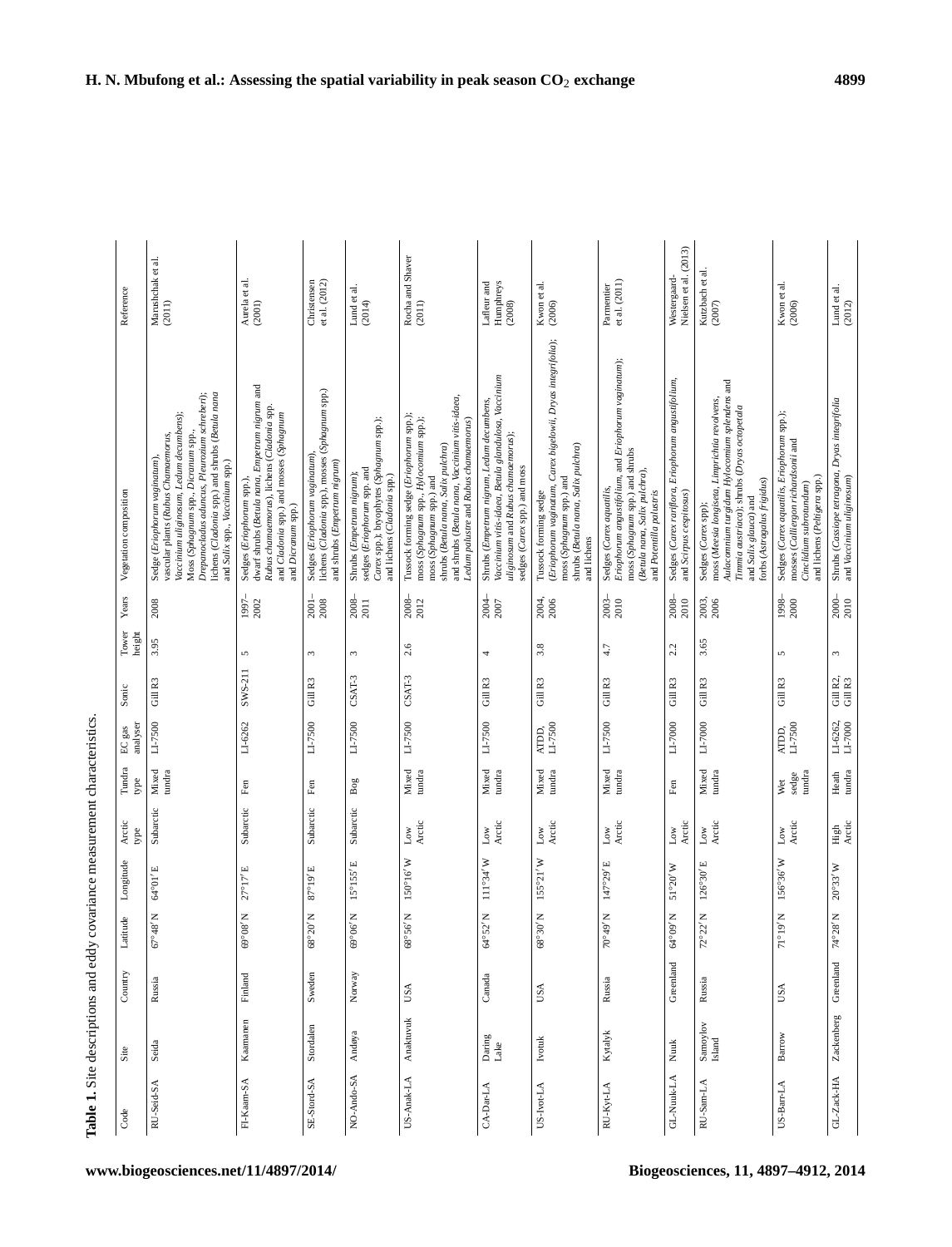

**Figure 1.** Location of study sites in a circumpolar context; classification according to Arctic floristic boundaries (AMAP, 1998).

Stordalen and Zack for Zackenberg), and abbreviated Arctic tundra type (e.g. SA for Subarctic, LA for Low Arctic and HA for High Arctic). A detailed site description can be found in Table 1. Figure 1 illustrates site locations and Arctic floristic boundaries (AMAP, 1998).

#### **2.2 Data sets**

The analyses in this study are based on EC measurements of NEE of  $CO<sub>2</sub>$  alongside environmental variables. Environmental variables include photosynthetic photon flux density (PPFD), temperature (air and soil), soil moisture, precipitation and radiation (net and global). The length and range of measurements vary among sites from year-round measurements to summer campaigns at the most inaccessible sites.

Various instruments for EC measurements have been used across the sites in this study, including analysers such as the open-path LI-7500 (LiCor Inc., USA), closed-path LI-6262 and LI-7000 (LiCor Inc., USA), and the open-path IRGA designed by NOAA's Atmospheric Turbulence and Diffusion Division (ATDD). In this study, we have only examined peak season data, a period during which snow and moisture obstructions of the infrared path, as well as the surface selfheating issue (Burba et al., 2008) on open path systems, are expected to be either minimal or inexistent. Wind velocity and temperature has been measured using 3-D sonic anemometers (R2 and R3, Gill Instruments, UK; CSAT3, Campbell Sci., UK; and SWS-211, Applied Technologies). The frequency of  $CO<sub>2</sub>$  flux signal measurements ranged from 5 to 20 Hz depending on the site. Varying data collection frequency between 5 and 10 Hz did not significantly affect resulting fluxes in Kytalyk (van der Molen et al., 2007). With the exception of Samoylov Island, with 1-hourly averaged flux data, all sites have averaged flux data into 30 minute averages. Quantum sensors (Models Li-190SA, Li-190SB and Li-190SZ, LiCor Inc., USA) have been used to measure PPFD (unit:  $\mu$ mol m<sup>-2</sup> s<sup>-1</sup>). For Kytalyk, where there were no direct PPFD measurements, estimates were made from global incoming radiation assuming a linear relationship (Jacovides et al., 2003). Table 1 summarizes ecosystem characteristics and EC instrumentation and setup across sites in this study.

Raw data from the EC systems have been processed using standard procedures (Aubinet et al., 2000; Baldocchi et al., 2001). It is imperative that standardized post-processing procedures are used so as to avoid bias introduced by different flux correction approaches (Lund et al., 2010). Details of the EC post-processing corrections are found in the relevant publications for each site: US-Anak-LA (Rocha and Shaver, 2011), US-Barr-LA and US-Ivot-LA (Kwon et al., 2006), CA-Dar-LA (Lafleur and Humphreys, 2008), FI-Kaam-SA (Aurela et al., 2001), RU-Kyt-LA (Parmentier et al., 2011), NO-Ando-SA, GL-Nuuk-LA and GL-Zack-HA (Lund et al., 2012), RU-Sam-LA (Kutzbach et al., 2007; Runkle et al., 2013), RU-Seid-SA (Marushchak et al., 2013), and SE-Stord-SA (Christensen et al., 2012).

#### **2.3 Data analyses**

Growing season was calculated as the period from the first to the last day of net daily uptake of  $CO<sub>2</sub>$ . We split each growing season into 14-day segments and carried out LRC analyses on these segments, using the Misterlich function (Falge et al., 2001):

<span id="page-3-0"></span>NEE = 
$$
-(F_{\text{csat}} + R_d)(1 - e^{\frac{-\alpha(\text{PPFD})}{F_{\text{csat}} + R_d}}) + R_d.
$$
 (1)

This function has three parameters ( $F_{\text{csat}}$ ,  $\alpha$ ,  $R_d$ ) that were obtained via least-squares fitting in Matlab R2010 (The Mathworks Inc., USA) to observed daytime (PPFD > 10  $\mu$ mol m<sup>-2</sup> s<sup>-1</sup>) values of NEE ( $\mu$ mol m<sup>-2</sup> s<sup>-1</sup>), using PPFD  $(\mu$ mol m<sup>-2</sup> s<sup>-1</sup>) as the single environmental driving variable. The flux at light saturation  $(F_{\text{csat}})$  parameter is the maximum net  $CO<sub>2</sub>$  uptake – i.e. when further increases in PPFD do not affect the uptake of  $CO<sub>2</sub>$  by the vegetation (in  $\mu$ mol m<sup>-2</sup> s<sup>-1</sup>). The parameter  $R_d$  illustrates dark respiration, i.e. the  $CO<sub>2</sub>$  flux when PPFD equals 0 (also given in µmol m<sup>-2</sup> s<sup>-1</sup>). Light use efficiency, also known as quantum yield  $(\alpha)$ , is the initial rate of change in NEE with increasing PPFD. Other functional parameters examined include the flux when PPFD equals 1000 in  $\mu$ mol m<sup>-2</sup> s<sup>-1</sup> ( $F_{c1000}$ ); potential photosynthesis at light saturation  $(P_{sat})$ , calculated as  $F_{\text{csat}} + R_d$ ; and the light compensation point (LCP), illustrating the light level at which the ecosystem switched from a net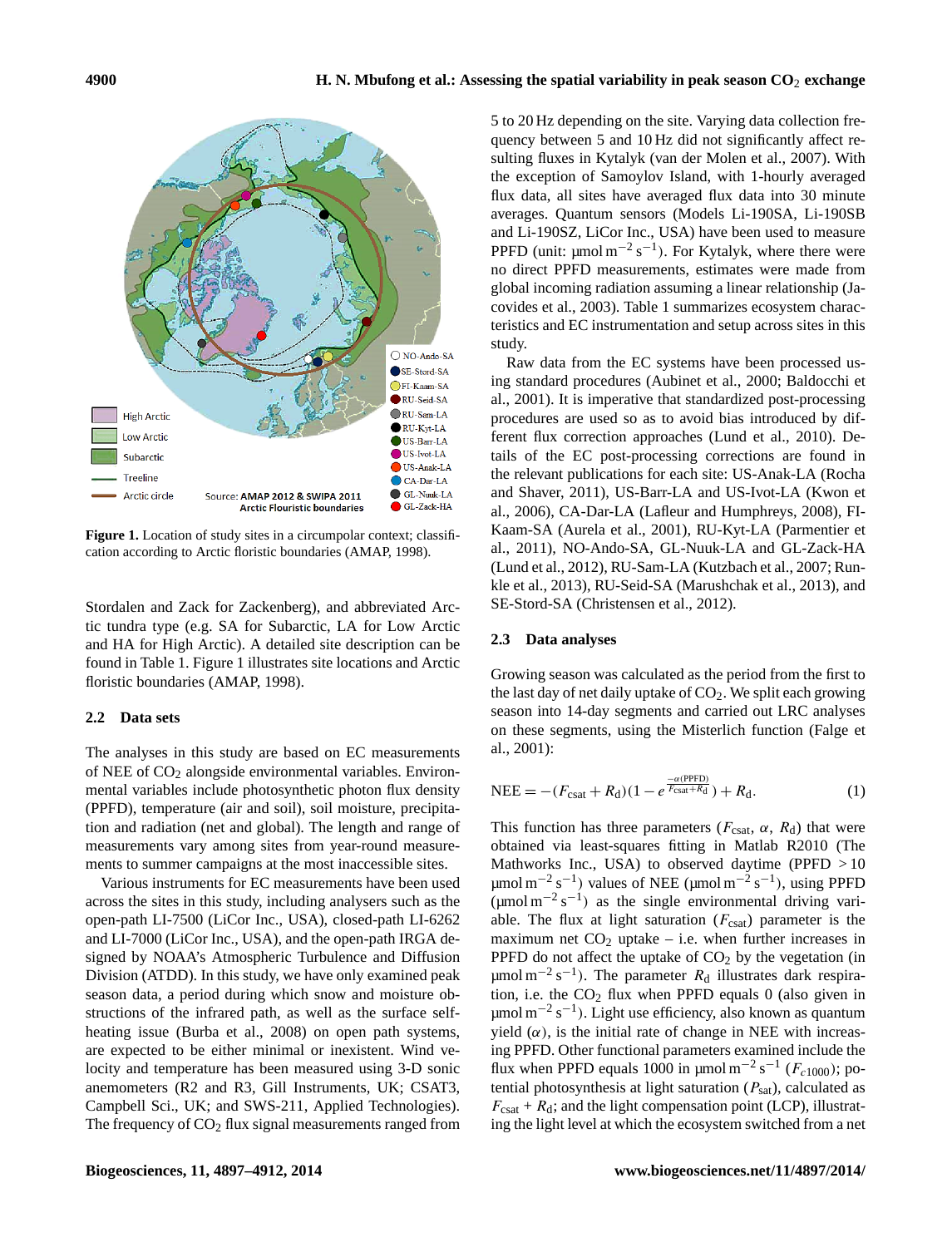source to a net sink (PPFD when NEE =  $0 \mu$ mol m<sup>-2</sup> s<sup>-1</sup>). Appendix Fig. B1a–e illustrate the parameterization of LRC using Eq. [\(1\)](#page-3-0). The 14-day period with maximum  $F_{\text{csat}}$  is hereafter referred to as the peak season. This period is characterized by maximum light levels as the sun never sets below the horizon. Also, vegetation is at its peak (maximum NDVI and LAI) with highest plant growth rates coinciding with maximum air temperatures.

The LRC parameters were then compared among sites to identify the variability of the Arctic tundra. This approach is advantageous for inter-site comparisons because sites can readily be compared irrespective of varying meteorological conditions (Laurila et al., 2001). The Misterlich function (Falge et al., 2001) is ideal for such a comparison as it assumes a more realistic upper limit for NEE, with a clearly defined value at high PPFD and a stronger curvature than the rectangular hyperbola (Appendix Fig. B2).

For comparison with other studies, we have used results from previous studies that compared Greenland, Finland, Norway and Sweden (Frolking et al., 1998; Laurila et al., 2001). These studies used a rectangular hyperbolic function:

$$
NEE = \frac{\alpha_2 \cdot \text{PPFD} \cdot P_{\text{max}}}{\alpha_2 \cdot \text{PPFD} + P_{\text{max}}} + R. \tag{2}
$$

The resulting parameter  $P_{\text{max}}$  refers to potential photosynthesis at light saturation, R is dark respiration, while  $\alpha_2$  is the initial slope of the light response curve or light use efficiency. The parameters  $R_d$  and  $\alpha$  from Eq. [\(1\)](#page-3-0) are comparable to R and  $\alpha_2$  from Eq. [\(2\)](#page-4-0), respectively (Appendix Fig. B2), whereas  $P_{\text{max}}$  from Eq. [\(2\)](#page-4-0) consistently shows more negative values than  $P_{\text{sat}}$  (Appendix Fig. B3), due to an unrealistic increase in NEE (in absolute terms) at high light levels in Eq. [\(2\)](#page-4-0) (Appendix Fig. B2).

For sites with multi-year data, LRC parameters and ancillary variables were averaged for corresponding peak periods and error bars indicate standard deviations among site years. In order to investigate the drivers of variability in peak season LRC parameters across the Arctic, regression analyses with phenological variables – such as growing season start, growing season length and peak season start – were performed using the linear regression tool in IBM SPSS Statistics 20. Mean environmental variables for July – e.g. air and soil temperature, soil moisture, vapour pressure deficit (VPD), relative humidity, incoming and outgoing short-wave radiation, net radiation, precipitation and PPFD – were also examined for significant relationship to LRC parameters. Maximum LAI was extracted from referenced literature (Lafleur et al., 2012; Laurila et al., 2001; Lund et al., 2010; Marushchak et al., 2013), while NDVI data were retrieved from MODIS Land Product Subsets [\(http://daac.ornl.](http://daac.ornl.gov/MODIS/) [gov/MODIS/\)](http://daac.ornl.gov/MODIS/) as  $250 \text{ m} \times 250 \text{ m}$  pixels in the dominant wind direction and within the footprint of the flux tower. The coefficient of variation (CV), calculated by dividing the standard deviation by the mean, has been used to compare the variation among LRC parameters across the Arctic. Curve estimation and regression analysis was done using analyses of variance (ANOVA) for linear relationships using the curve estimation tool (IBM SPSS Statistics 20). Multiple linear regressions (step-wise) were used to investigate the combined control of environmental variables on LRC parameters using the linear regression tool (IBM SPSS Statistics 20).

#### **3 Results and discussion**

A multiple linear regression using maximum LAI and July air temperature as independent variables was found to strongly explain plant growth across 12 Arctic tundra sites as expressed by the assimilation parameters ( $P_{\text{sat}}$ ,  $F_{c1000}$ , and  $F_{\text{csat}}$ ) of the LRC (Table 2). A maximum of 93% of the variability in  $F_{c1000}$  could be explained, and similar performance of the model was found for  $F_{\text{csat}}$  (92 %) and  $P_{\text{sat}}$ , (90 %). Shaver et al. (2013) developed a model for predicting NEE based on short-term small-scale chamber flux measurements ( $\leq 1 \text{ m}^2$ ) from various ecosystem types within five Arctic sites (including US-Barr-LA, SE-Stord-SA and GL-Zack-HA in this study) using LAI (estimated from NDVI), air temperature and PPFD. Their model explained ca. 75 % of the variation in NEE across Arctic ecosystems. The main advantage of using landscape-scale EC data compared with plot-scale chamber data is that EC data integrate fluxes over a larger area, which thus makes the data more readily comparable with satellite-derived information. Despite differences in scale and model parameterizations, our results confirm the findings of Shaver et al. (2013) on the great potential in using LAI, NDVI, air temperature and irradiance for upscaling Arctic  $CO<sub>2</sub>$  exchange.

<span id="page-4-0"></span>Maximum LAI explained 70–75 % (Fig. 2, Table 2) of the assimilation parameters, suggesting that direct measurements of leaf area could be useful in estimating photosynthesis from tundra ecosystems. Satellite-derived LAI has also been shown to significantly explain photosynthesis in the Alaskan Arctic (Ueyama et al., 2013). Remotely sensed NDVI was not quite as powerful in explaining plant growth; NDVI explained 59–67 % of the variance in assimilation parameters (Fig. 3, Table 2). Generally, LAI exerted stronger controls on LRC parameters than NDVI (Figs. 2–3). Using LAI is advantageous as it is a real and physical vegetation property, directly measured through plot sampling and shown to be directly linked to C exchange, while NDVI is a surrogate vegetation property often used to estimate LAI (Shaver et al., 2007, 2013). In our study, LAI data were available for only 9 sites as opposed to 12 for NDVI. Given the differences in measurement methodology and instrumentations, comparing LAI between sites may introduce uncertainty in the estimates. LAI used herein is for vascular plant cover only (Ross, 1981), thereby ignoring non-vascular plants like mosses, which are known to contribute significantly to Arctic ecosystem  $CO<sub>2</sub>$  exchange (Street et al., 2012). Satellitederived indices like NDVI may also be useful, as similar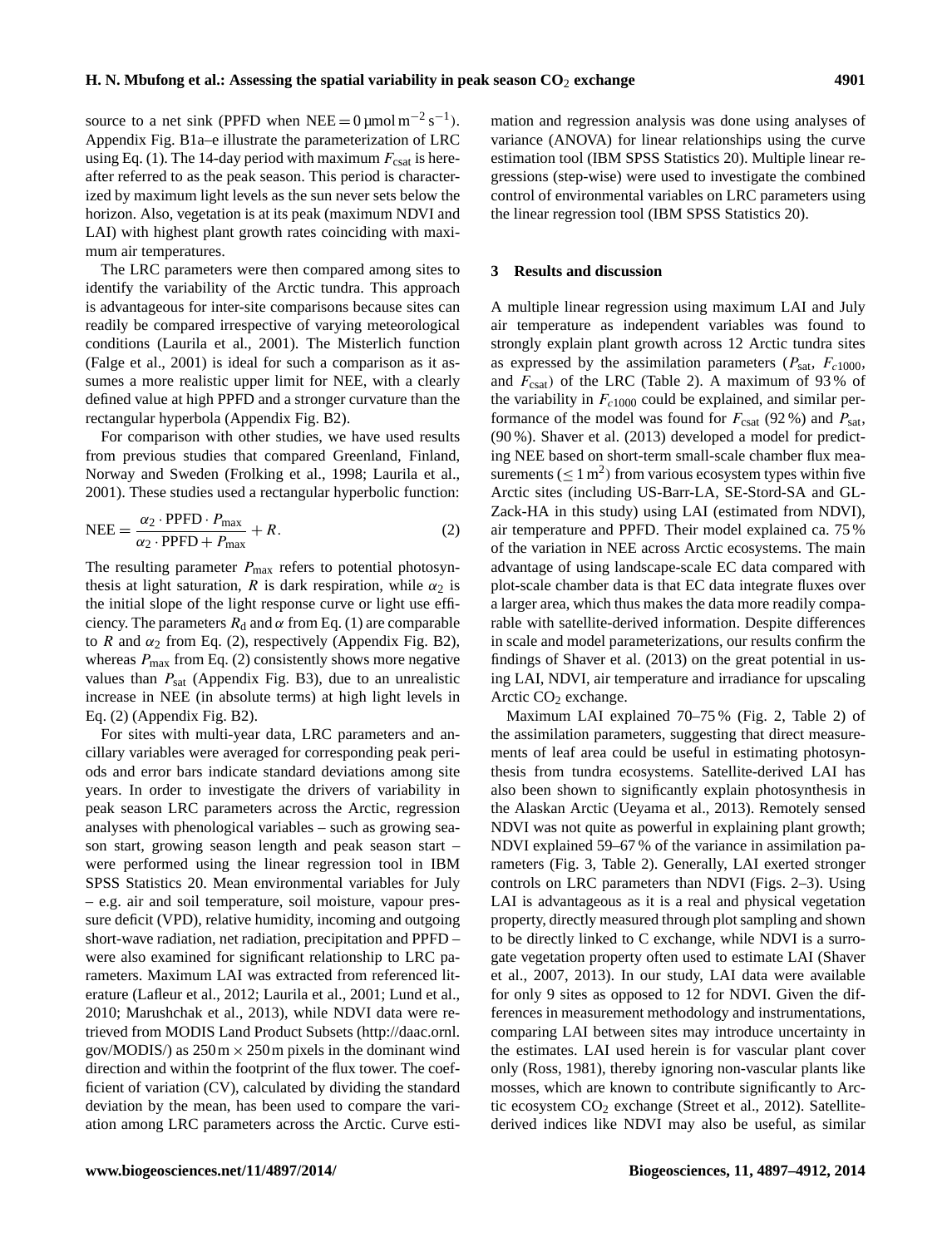| Variables               | LRC parameter     | Slope             | $r^2$ | $\boldsymbol{p}$ | $\boldsymbol{N}$ |
|-------------------------|-------------------|-------------------|-------|------------------|------------------|
| Maximum leaf            | $F_{\text{csat}}$ | $-2.4$ and $-0.2$ | 0.92  | 0.001            | 9                |
| area index (LAI)        | $R_{\rm d}$       |                   |       |                  | 9                |
| and July air            | $\alpha$          |                   |       |                  | 9                |
| temperature             | $P_{\text{sat}}$  | $-3.3$ and $-0.4$ | 0.90  | 0.003            | 9                |
|                         | $F_{c1000}$       | $-2.3$ and $-0.3$ | 0.93  | 0.001            | 9                |
|                         | <b>LCP</b>        |                   |       |                  | 9                |
| Maximum leaf            | $F_{\text{csat}}$ | $-2.8$            | 0.75  | 0.006            | 9                |
| area index (LAI)        | $R_{\rm d}$       | 1.1               | 0.52  | 0.042            | 9                |
|                         | $\alpha$          | 0.02              | 0.61  | 0.023            | 9                |
|                         | $P_{\text{sat}}$  | $-3.9$            | 0.70  | 0.009            | 9                |
|                         | $F_{c1000}$       | $-2.7$            | 0.73  | 0.007            | 9                |
|                         | LCP               |                   |       |                  | 9                |
| Normalized difference   | $F_{\text{csat}}$ | $-28.3$           | 0.67  | 0.001            | 12               |
| vegetation index (NDVI) | $R_{\rm d}$       | 10.4              | 0.40  | 0.026            | 12               |
|                         | $\alpha$          | 0.1               | 0.25  | 0.09             | 12               |
|                         | $P_{\text{sat}}$  | $-38.7$           | 0.61  | 0.003            | 12               |
|                         | $F_{c1000}$       | $-26.0$           | 0.59  | 0.004            | 12               |
|                         | <b>LCP</b>        |                   |       |                  | 12               |
| July air                | $F_{\text{csat}}$ | $-0.3$            | 0.32  | 0.055            | 12               |
| temperature             | $R_{\rm d}$       | 0.1               | 0.26  | 0.094            | 12               |
|                         | $\alpha$          |                   |       |                  | 12               |
|                         | $P_{\text{sat}}$  | $-0.4$            | 0.32  | 0.056            | 12               |
|                         | $F_{c1000}$       | $-0.3$            | 0.35  | 0.043            | 12               |
|                         | LCP               |                   |       |                  | 12               |
| Peak season             | $F_{\text{csat}}$ |                   |       |                  | 12               |
| <b>PPFD</b>             | $R_{\rm d}$       |                   |       |                  | 12               |
|                         | $\alpha$          |                   |       |                  | 12               |
|                         | $P_{\text{sat}}$  |                   |       |                  | 12               |
|                         | $F_{c1000}$       |                   |       |                  | 12               |
|                         | <b>LCP</b>        | 0.2               | 0.52  | 0.008            | 12               |

**Table 2.** Linear regressions between variables (environmental and vegetation properties) and LRC parameters: goodness of fit  $(r^2)$ , slope and level of significance ( $p < 0.1$ ).

calculation methods have been used and there is a possibility of upscaling for the whole Arctic tundra as satellite-derived NDVI data are readily available (Loranty et al., 2011). Despite the shortcomings of LAI and NDVI, they have been shown to satisfactorily estimate gross primary productivity (GPP)  $(r^2 = 0.78 - 0.81)$  in northern Scandinavia and Alaska (Street et al., 2007). In general, all LRC parameters had a significant, or, in the case of  $\alpha$ , close to significant ( $p = 0.09$ ) relationship with NDVI, illustrating the potential to use Earth observation products for spatial integration.

On its own, temperature was the least significant driver of variations in LRC parameters, explaining only about 32– 35 % of  $F_{\text{csat}}$ ,  $P_{\text{sat}}$  and  $F_{c1000}$  (Table 2). Yet, in combination with LAI, control on assimilation parameters was greatly improved (Table 2) as warming increases the productive capacity and leaf area of most plant species (Walker et al., 2003). This could be explained by the fact that higher temperatures increase weathering, nitrogen fixation (Sorensen et al., 2006) and soil organic matter decomposition (Robinson et al., 1997), thereby increasing soil nutrient availability. There is, therefore, an urgent need for standardized routines for monitoring other aspects that are not covered at several sites across the Arctic tundra like nutrient availability and substrate quality.

It was interesting to notice that mean July air temperature seemed to exert stronger controls on  $F_{\text{csat}}$ ,  $P_{\text{sat}}$  and  $F_{c1000}$ (assimilation parameters) than on  $R_d$ . A steeper slope (0.3– 0.4 µmol  $CO_2$  m<sup>-2</sup> s<sup>-1</sup> K<sup>-1</sup>) of the temperature vs. assimilation parameter regressions (Table 2) as opposed to temperature vs.  $R_d$  (0.1 µmol CO<sub>2</sub> m<sup>-2</sup> s<sup>-1</sup> K<sup>-1</sup>) suggested that an increase in temperature would cause an increase in net  $CO<sub>2</sub>$  uptake during peak season for the ecosystems in this study, thereby strengthening the sink function of the Arctic tundra, if no other factors are considered. One limitation of modelling photosynthesis and respiration as a function of environmental variables is that these physiological properties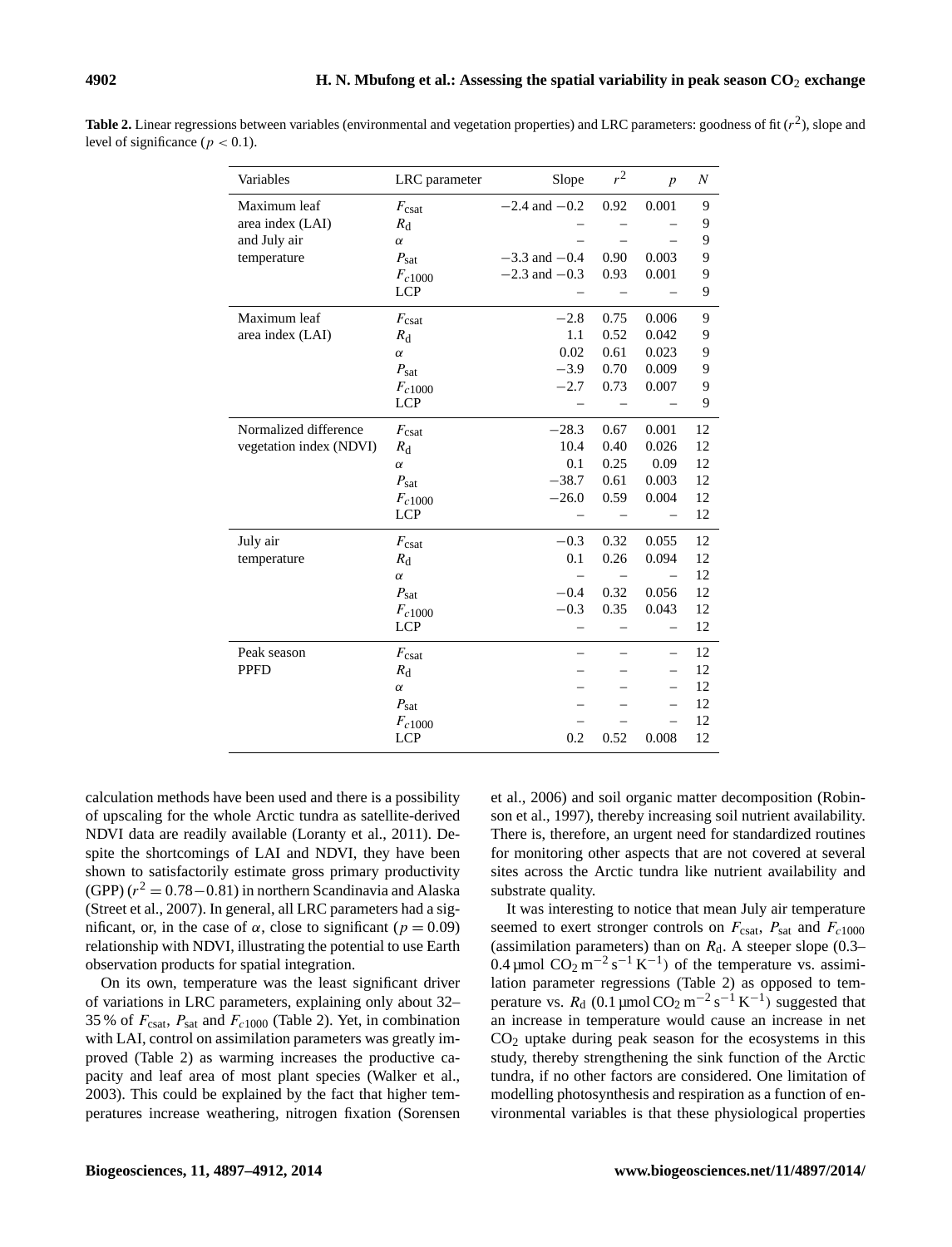|                                                                                                                                                                                                                                                                                                                                                 | NDVI LAI Temperature (°C)                                                                                                       | $13.9 \pm 0.4$                                              |
|-------------------------------------------------------------------------------------------------------------------------------------------------------------------------------------------------------------------------------------------------------------------------------------------------------------------------------------------------|---------------------------------------------------------------------------------------------------------------------------------|-------------------------------------------------------------|
|                                                                                                                                                                                                                                                                                                                                                 | July                                                                                                                            |                                                             |
|                                                                                                                                                                                                                                                                                                                                                 |                                                                                                                                 | $0.74$ 1.85<br>$0.70$ $0.91$ $561$ $0.69 \pm 0.03$ $0.70$   |
|                                                                                                                                                                                                                                                                                                                                                 |                                                                                                                                 |                                                             |
|                                                                                                                                                                                                                                                                                                                                                 |                                                                                                                                 | 80 0.69 253                                                 |
| are reported as negative values so as to demonstrate that they represent uptake from the atmosphere by the ecosystem.                                                                                                                                                                                                                           | (umol m <sup>-2</sup> s <sup>-1</sup> ) (umol m <sup>-2</sup> s <sup>-1</sup> ) (umol m <sup>-2</sup> s <sup>-1</sup> ) $r^2$ N |                                                             |
|                                                                                                                                                                                                                                                                                                                                                 | $r_{c1000}$                                                                                                                     | $-7.9$<br>$-4.4 \pm 0.5$                                    |
|                                                                                                                                                                                                                                                                                                                                                 |                                                                                                                                 | $-11.9$<br>$-6.4 \pm 0.7$                                   |
|                                                                                                                                                                                                                                                                                                                                                 |                                                                                                                                 | 0.057<br>$1.7 \pm 0.2$ 0.020 $\pm$ 0.002                    |
|                                                                                                                                                                                                                                                                                                                                                 | $\rm (mmol\,m^{-2}\,s^{-1})$                                                                                                    |                                                             |
|                                                                                                                                                                                                                                                                                                                                                 | <i>F</i> <sub>csat</sub><br>$(\text{mm} \cdot \text{m}^{-2} \text{ s}^{-1})$                                                    | $4.7 \pm 0.6$                                               |
| Table 3. Light response curve parameters (F <sub>csat</sub> , R <sub>d</sub> , a, R <sub>sat</sub> , F <sub>c1000</sub> , LCP), fitting period and related statistics, and variables (environmental and vegetation properties) for the study<br>sites. Note that assimilation parameters ( $F_{\text{csat}}$ , $P_{\text{sat}}$ , $F_{c1000}$ ) |                                                                                                                                 | T-Kaam-SA 24 July-6 August (±10 days)<br>$24$ July-6 August |
|                                                                                                                                                                                                                                                                                                                                                 | Study sites Peak period                                                                                                         |                                                             |

| Study sites  | Peak period                            | $F_{\text{csat}}$<br>(µmol m <sup>-2</sup> s <sup>-1</sup> ) | $(\mu$ mol m <sup>-2</sup> s <sup>-1</sup> ) |                   | $\rm{mmol~m^{-2}~s^{-1}}$<br>$P_{\rm sat}$ | (umol m <sup><math>-2</math></sup> s <sup><math>-1</math></sup> )<br>$r_{c1000}$ | ģ<br>(umol m <sup>-2</sup> s <sup>-1</sup> ) |                |     | NDVI              | N<br>Ìц      | Temperature (°C)          |
|--------------|----------------------------------------|--------------------------------------------------------------|----------------------------------------------|-------------------|--------------------------------------------|----------------------------------------------------------------------------------|----------------------------------------------|----------------|-----|-------------------|--------------|---------------------------|
| U-Seid-SA    | 24 July-6 August                       | $-8.0$                                                       | 3.9                                          | 0.057             |                                            |                                                                                  |                                              | 0.69           | 253 | 0.74              | .85          | $\frac{8}{2}$             |
| FI-Kaam-SA   | 24 July-6 August ( $\pm 10$ days)      | ٯ<br>$-4.7 \pm 0$                                            | $1.7 \pm 0.2$                                | $0.020 \pm 0.002$ | $-6.4 \pm 0.7$                             | $-4.4 \pm 0.5$                                                                   | $00 \pm 15$                                  |                | 561 | $0.69 \pm 0.03$   | 0.70         | $13.9 \pm 0.4$            |
| SE-Stord-SA  | 23 July-5 August ( $\pm$ 16 days)      | $-6.2 \pm 1$                                                 | $2.0 \pm 0.5$                                | $0.025 \pm 0.003$ | $-8.2 \pm 1.9$                             | $-5.7 \pm 1.6$                                                                   | $97 \pm 32$                                  |                | 353 | $0.68 \pm 0.02$   |              | $1.8 \pm 1.3$             |
| NO-Ando-SA   | 9 July-22 July $(\pm 18 \text{ days})$ | $-4.0 \pm 0$                                                 | $1.1 \pm 0.$                                 | $0.018 \pm 0.005$ | $5.2 \pm 0.3$                              | $-3.9 \pm 0.4$                                                                   | $73 \pm 18$                                  |                |     | $0.70 \pm 0.06$   |              | $0.9 \pm 0.7$             |
| $US-Anak-LA$ | 12 July-25 July $(\pm 8 \text{ days})$ | $-4.6 \pm 0$                                                 | $1.2 \pm 0.4$                                | $0.017 \pm 0.005$ | $-5.7 \pm 0.3$                             | $-4.2 \pm 0.3$                                                                   | $77 \pm 10$                                  | .51            | 296 | $0.68 \pm 0.02$   |              | $15.8 \pm 1.0$            |
| $CA-Dar-LA$  | 9 July-22 July ( $\pm$ 16 days)        | $-3.3 \pm 0$                                                 | $.0 \pm 0.$                                  | $0.012 \pm 0.002$ | $-4.4 \pm 0.5$                             | $-3.0 \pm 0.3$                                                                   | $02 \pm 10$                                  |                | 428 | $0.60 \pm 0.0$    | 0.70         | 1.5                       |
| US-Ivot-LA   | 23 July-5 August ( $\pm$ 4 days)       | $-4.7 \pm 0$                                                 | $1.2 \pm 0.5$                                | $0.012 \pm 0.01$  | $-5.9 \pm 0.4$                             | $-3.1 \pm 1.2$                                                                   | $56 \pm 87$                                  | 0.73           | 582 | $0.71 \pm 0.03$   | 171          | $12.2 \pm 2.9$            |
| RU-Kyt-LA    | $24$ July -6 August ( $\pm$ 10 days)   | $-5.4 \pm 0$                                                 | $1.6 \pm 0.6$                                | $0.020 \pm 0.006$ | $-7.0 \pm 1.1$                             | $-4.9 \pm 0.8$                                                                   | $91 \pm 20$                                  | 0.78           | 463 | $0.68 \pm 0.03$   | 0.78         | $0.6 \pm 3.2$             |
| GL-Nuuk-LA   | 30 June -- 13 July ( $\pm$ 17 days)    | $-4.0 \pm 0.$                                                | $.8 \pm 0.5$                                 | $0.019 \pm 0.003$ | $-5.8 \pm 0.9$                             | $-3.8 \pm 0.5$                                                                   | $11 \pm 22$                                  | .74            | 363 | $0.67 \pm 0.01$   | I            | $0.1 \pm 0.2$             |
| RU-Sam-LA    | 30 July-12 August $(\pm 13$ days)      | $1.7 \pm 0.3$                                                | $0.6 \pm 0.3$                                | $0.013 \pm 0.001$ | $-2.3 \pm 0.6$                             | $-1.7 \pm 0.3$                                                                   | $53 + 26$                                    | 59             | 246 | $\pm 0.05$<br>.62 | .30          | $9.2 \pm 0.$              |
| US-Barr-LA   | 25 July-07 August (±8 days)            | $-4.4 \pm 1$                                                 | $1.2 \pm 0.5$                                | $0.035 \pm 0.03$  | $-5.6 \pm 1.9$                             | $-3.6 \pm 1.2$                                                                   | $50 \pm 25$                                  |                | 569 | 0.63              | $\ddot{ }$ : | $4.7 \pm 1.0$             |
| GL-Zack-HA   | 17 July-30 July $(\pm 9 \text{ days})$ | $1.6 \pm 0$                                                  | $1.0 \pm 0.3$                                | $0.011 \pm 0.003$ | $-2.6 \pm 0.4$                             | $-1.5 \pm 0.2$                                                                   | $\pm 19$<br>$\ddot{5}$                       |                |     | $\pm 0.05$<br>.56 | 0.30         | $6.6 \pm 1.2$             |
|              | Coefficient of variation (CV):         |                                                              | 0.52                                         | 0.58              | $\overline{0.41}$                          | 0.42                                                                             | 0.3                                          | $\frac{8}{18}$ | 28  | 0.07              | .63          | $\widetilde{\phantom{a}}$ |
|              |                                        |                                                              |                                              |                   |                                            |                                                                                  |                                              |                |     |                   |              |                           |



**Figure 2.** Relationships between maximum LAI and **(a)** light saturation NEE,  $F_{\text{csat}}$ ; **(b)** dark respiration,  $R_d$ ; **(c)** rate of carbon assimilation with initial increase in light,  $\alpha$ ; **(d)** potential photosynthesis at light saturation, Psat; **(e)** NEE when PPFD is 1000  $\mu$ mol m<sup>-2</sup> s<sup>-1</sup>,  $F_{c1000}$  and **(f)** light compensation point (LCP). Red line represents linear fit between maximum LAI and LRC parameters while error bars are standard deviations.

tend to undergo different degrees of acclimation to some environmental variables. Ecosystems acclimate to warmer temperature by increasing the thermal optimum for their continued survival (Niu et al., 2012). Previous studies have shown a strong and independent thermal acclimation of photosynthesis (Baldocchi, 2001, 2008; Mooney et al., 1978; Niu et al., 2008), leaf and ecosystem respiration (Baldocchi, 2008; Centritto et al., 2011; Ow et al., 2008a, b) and NEE (Yuan et al., 2011) at the level of the ecosystem. Short-term monitoring in the High Arctic has suggested that photosynthesis and ecosystem respiration (Lund et al., 2012; Oechel et al., 2000) have increased with observed changes in climate, while NEE trends remain unclear (Lund et al., 2012).

We have identified that there is a large circumpolar variability in the light response and LRC parameters within the Arctic tundra. This is reflected in the varying shapes of LRC among the sites (Fig. 4a–c), suggesting that Arctic tundra ecosystems are diverse and should not be treated as a single entity. We originally had expected that respiration rates from the generally waterlogged active layers typical of tundra ecosystems should respond more clearly and positively to temperatures. But the dark respiration  $(R_d)$  did not show a consistent temperature pattern, though it varied substantially between tundra sites (Tables 2–3). Unlike NEE which is directly measured,  $R_d$  is a modelled parameter.

#### **H. N. Mbufong et al.: Assessing the spatial variability in peak season CO**<sup>2</sup> **exchange 4903**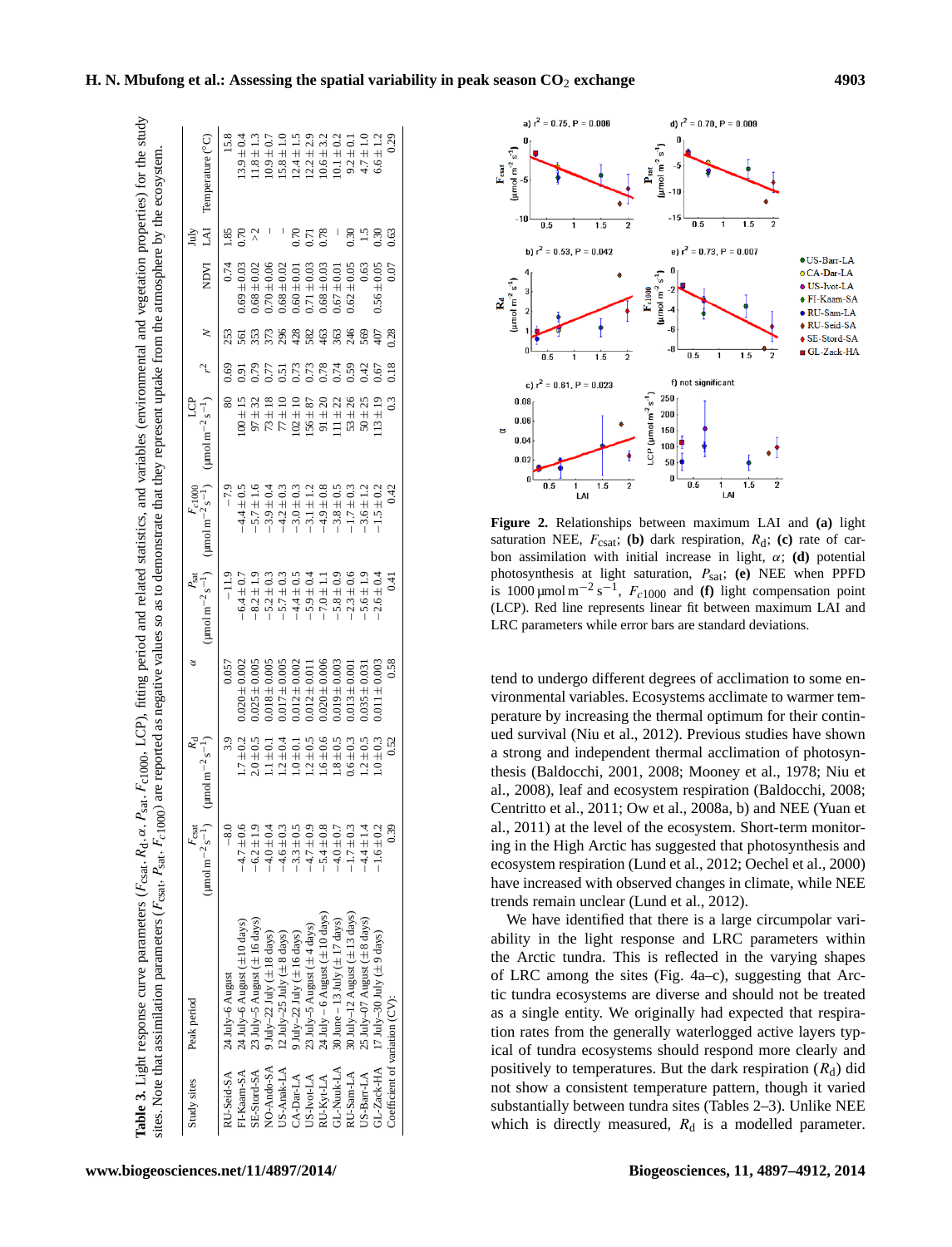

**Figure 3.** Relationships between peak season NDVI and **(a)** light saturation NEE,  $F_{\text{csat}}$ ; **(b)** dark respiration,  $R_d$ ; **(c)** rate of carbon assimilation with initial increase in light,  $\alpha$ ; **(d)** potential photosynthesis at light saturation, Psat; **(e)** NEE when PPFD is 1000  $\mu$ mol m<sup>-2</sup> s<sup>-1</sup>,  $F_{c1000}$  and **(f)** light compensation point (LCP). Red line represents linear fit between peak season NDVI and LRC parameters while error bars are standard deviations.

The correlations between  $R_d$  and vegetation indices (LAI and NDVI) were significant (Figs. 2b–3b; Table 2); however, the relationships were weaker compared to those observed for assimilation parameters (Figs. 2–3a, d, e; Table 2). Previous research has shown that Arctic plants vary in their light responses and rates of photosynthesis (Bigger and Oechel, 1982; Chapin and Shaver, 1996; Oberbauer and Oechel, 1989). Similarly, a high inter-site variability of summertime NEE has been documented in another comparison study (Lund et al., 2010) on northern wetlands in northern Europe and North America. This is contrary to quantified variability in seven Canadian sites (Humphreys et al., 2006), where the rates of peak season NEE were comparable.

Though all sites attained peak productivity in July (Table 3), a regression analysis showed that the variability was unrelated to the start of the peak season and did not reveal any latitudinal dependency. Interestingly, the largest differences among LRC curves within the Low Arctic were seen between RU-Sam-LA and RU-Kyt-LA (Fig. 4b; Table 1). This may mean that geographical proximity and similar latitude are not the key factors that explain tundra ecosystem  $CO<sub>2</sub>$  fluxes. An examination of the CV showed that the assimilation parameters ( $F_{\text{csat}}$ ,  $F_{c1000}$  and  $P_{\text{sat}}$ ) were less variable than  $R_{\text{d}}$ (Table 3) among study sites. This suggested that ecosystem



**Figure 4.** Light response curves across the Arctic tundra, **(a)** High Arctic sites, **(b)** Low Arctic sites, **(c)** Subarctic sites; classification according to Arctic floristic boundaries (AMAP, 1998)

respiration is a stronger driver of  $CO<sub>2</sub>$  flux variability in the Arctic tundra during peak season than the assimilation parameters. Yet comparable variability in photosynthesis and ecosystem respiration was found in seven Canadian Boreal peatlands (Humphreys et al., 2006) during peak season while in northern wetlands (Lund et al., 2010) and Canadian tundra (Lafleur et al., 2012) ecosystems, variability in NEE was driven mainly by photosynthesis. This may be because our study is comprised of a wide range of climate and ecosystem settings as opposed to northern wetlands (Lund et al., 2010) and the Canadian Boreal peatlands (Humphreys et al., 2006) and the Canadian tundra (Lafleur et al., 2012).

The LCP is the light level at which the amount of  $CO<sub>2</sub>$ released through ecosystem respiration equals the amount taken up by plants through photosynthesis. This varies in response to a different vegetation composition and light conditions (Givnish, 1988; Givnish et al., 2004). Photosynthetic  $CO<sub>2</sub>$  assimilation also depends on Ribulose 1,5 bisphosphate (Rubisco) enzymatic activity, which has been shown to be more significant in limiting photosynthetic assimilation than the average light condition in the dominant plant species in RU-Seid-SA (Kiepe et al., 2013). The average light levels during peak season could explain about 50 % of LCP (Fig. 6, Table 2). In this study, LCP varied between 50 µmol m<sup>-2</sup> s<sup>-1</sup> and 156 µmol m<sup>-2</sup> s<sup>-1</sup>, well above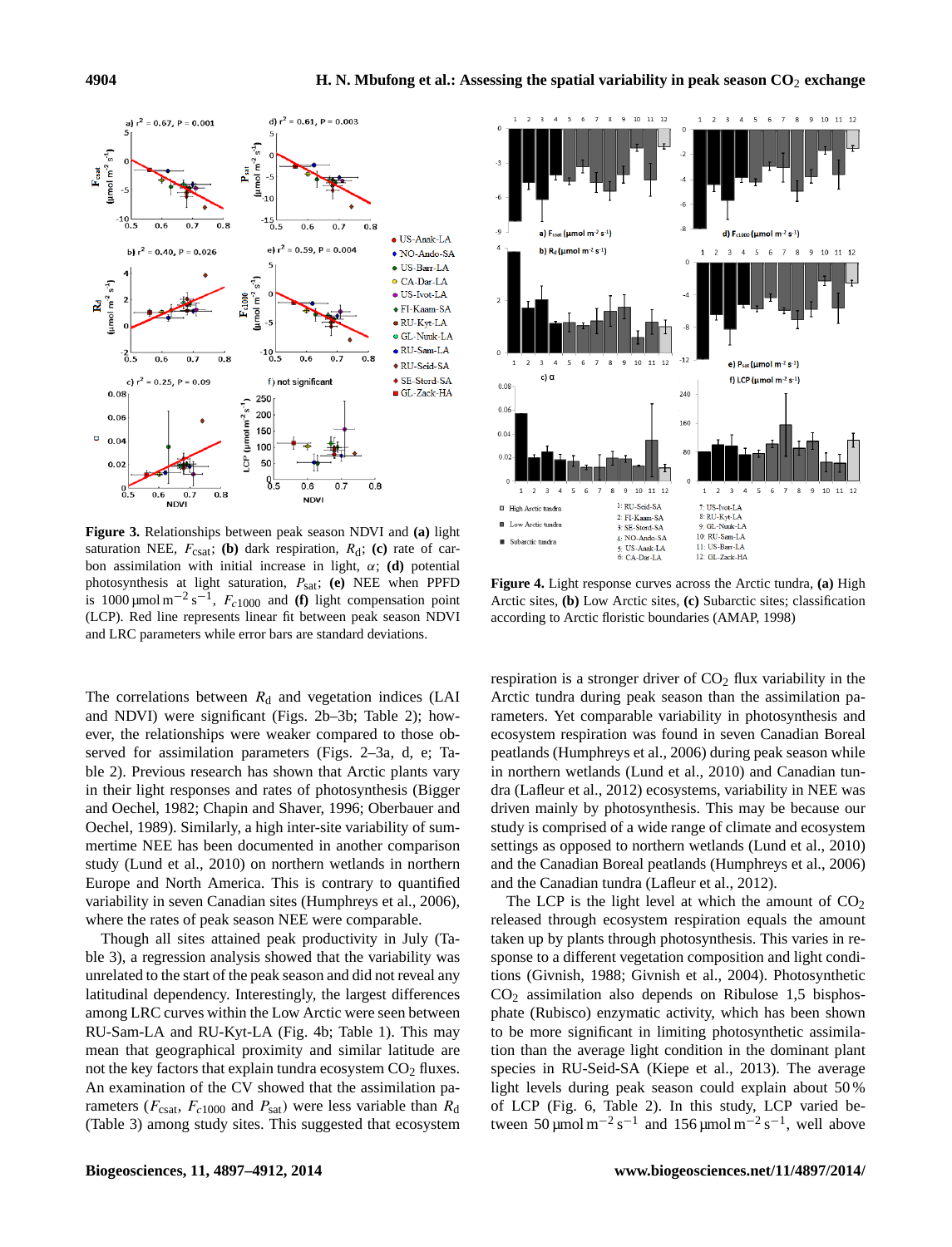## **H. N. Mbufong et al.: Assessing the spatial variability in peak season CO**<sup>2</sup> **exchange 4905**



**Figure 5.** Variability in LRC parameters among Arctic tundra sites. **(a)** Flux at light saturation ( $F_{\text{csat}}$ ); **(b)** dark respiration ( $R_d$ ); **(c)** initial light use efficiency  $(\alpha)$ ; **(d)** potential photosynthesis at light saturation (P<sub>sat</sub>); **(e)** flux when PPFD = 1000 μmol m<sup>-2</sup> s<sup>-1</sup> (F<sub>c1000</sub>); and **(f)** light compensation point (LCP). Illustrated according to mean July temperature in different tundra types.

the estimated  $(33 \mu \text{mol m}^{-2} \text{ s}^{-1})$  rate for a temperate peatland (Shurpali et al., 1995) but within the estimated rates for *Sphagnum*-dominated tundra ecosystems in the Low Arctic,  $10-140 \,\mathrm{\mu}$ mol m<sup>-2</sup> s<sup>-1</sup> Skre and Oechel, 1981). Previous studies have shown LCP to be lower for shade-grown than for sun-grown vegetation even when there is no significant difference in their photosynthetic parameters (Björkman et al., 1972; Givnish, 1988). This suggests that LCP may have no control on the C gain/loss of the ecosystem. Givnish (1988) therefore proposed that, for the compensation point to be meaningful, other vegetation costs related to night-time leaf respiration, growth of plant stems, leaves and roots must be considered (effective compensation point).



**Figure 6.** Averaged peak season PPFD (light) control on light compensation point (LCP) parameter.  $r^2 = 0.5$ ,  $p = 0.008$ .

Variability in local weather conditions has been shown to be largely responsible for between-year fluctuations in  $CO<sub>2</sub>$  flux components of northern ecosystems (Groendahl et al., 2007; Lafleur and Humphreys, 2008; Lund et al., 2010, 2012). In this study, for example, RU-Seid-SA consistently had the highest rates of LRC parameters (Fig. 5; Table 3); however, this was based on one single year of data (2008). Though  $3-5$  °C warmer than the long-term July mean, 2008 July temperatures were lower than 2007 (Marushchak et al., 2013). Thus, we have further examined peak season for sites with available 2008 data (RU-Seid-SA, SE-Stord-SA, NO-Ando-SA, US-Anak-LA, RU-Kyt-LA, GL-Nuuk-LA, and GL-Zack-HA) to investigate whether the outlier was the year (2008) or the site (RU-Seid-SA). Mean July temperature was higher than average in RU-Seid-SA, US-Anak-LA and SE-Stord-SA but RU-Seid-SA was most extreme with a July temperature significantly higher than the mean  $(>1$  SD, Appendix Table A2). This was further emphasized as RU-Seid-SA was consistently higher (> 1 SD) above the mean for 2008 in terms of LRC parameters. The high  $F_{\text{csat}}$  and  $\alpha$  during the peak season in RU-Seid-SA illustrates the high photosynthetic capacity of this site but perhaps more interesting was the high  $R_d$  for this site, which considerably diminishes its sink function and reiterates the importance of soil characteristics.

Previous studies have used hyperbolic relationships between NEE and PPFD to estimate comparable parameters among sites (Frolking et al., 1998; Laurila et al., 2001; Ruimy et al., 1995). Though they used another function, Eq. (2), R and  $\alpha_2$  have been shown to be comparable with  $R_d$  and  $\alpha$  from Eq. (1) in this study (Appendix Fig. B2). The apparent quantum yield parameter  $(\alpha_2)$ , the initial slope of the LRC) in Frolking et al. (1998) averaged at about 0.04 for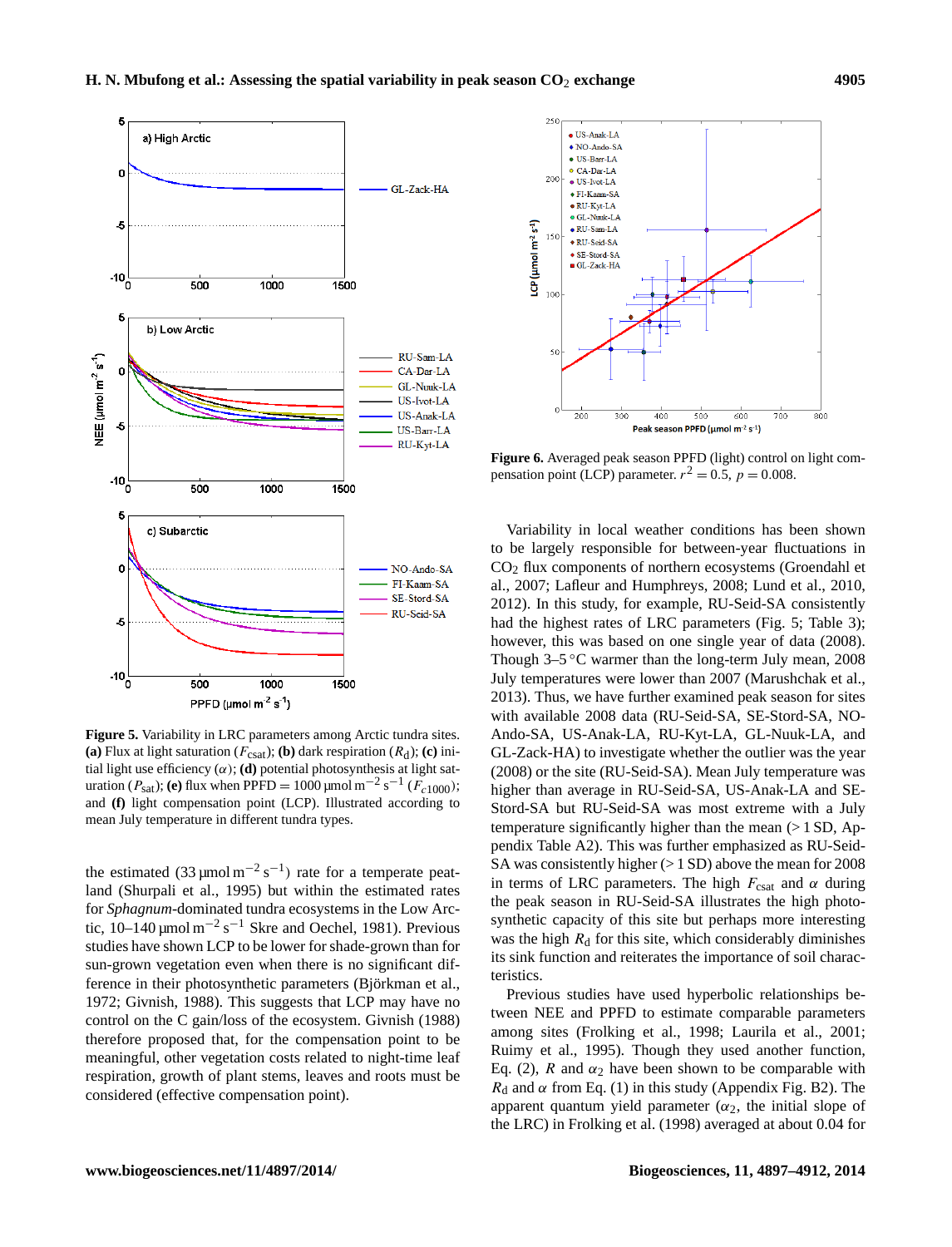peatlands (ca. 0.044 for fens; and ca. 0.031 for bogs). Estimates from fen sites (Laurila et al., 2001) were comparable to estimates from wet sites in our study while the estimates for bogs (Frolking et al., 1998) were higher than observed in NO-Ando-SA (Table 3). This could be because NO-Ando-SA is more northerly situated and thus colder compared with sites in Frolking et al. (1998). Dark respiration was estimated to be between 4.0 to 6.6  $\mu$ mol m<sup>-2</sup> s<sup>-1</sup> for fens and 2.2 µmol m<sup>-2</sup> s<sup>-1</sup> (Frolking et al., 1998) at a Swedish bog. These are higher than estimated in our study because our sites were located at higher latitudes (64–74° N), with associated lower summer temperatures, compared to 43<sup>°</sup> N to 56◦ N (Frolking et al., 1998). Dark respiration estimates from the only High Arctic site in our study (GL-Zack-HA) was similar to estimates from the same site based on earlier data from 1997 (Laurila et al., 2001) and at a nearby willow snow bed (0.9  $\mu$ mol m<sup>-2</sup> s<sup>-1</sup>), while a higher value was obtained from a nearby fen  $(2.3 \,\mu\text{mol m}^{-2} \text{ s}^{-1})$ ; all three sites being located within ca. 1 km of each other (Laurila et al., 2001), again demonstrating the heterogeneity of Arctic landscapes.

The possibility of explaining and modelling the variation of CO<sup>2</sup> exchange components based on controlling environmental drivers is essential to improve our understanding of current  $CO<sub>2</sub>$  exchange, and to better simulate the response of Arctic tundra to an expected change in climate (Lund et al., 2010). In follow-up studies, it is intended to model and upscale LRC parameters using the functional relationships with LAI, NDVI and air temperature across the Arctic tundra. Arctic vegetation data (e.g. LAI and NDVI) will be retrieved through remote sensing data, e.g. the MODIS Land Product Subsets and circumpolar Arctic vegetation maps (CAVMs; Walker et al., 2005) while climate data can be retrieved from global grid data sets such as Climatic Research Unit (CRU; New et al., 2002). Detangling the effects of a changing climate and reducing the level of uncertainties in the Arctic C balance estimations remains a highly prioritized topic for climate research. Combining increased monitoring activities and process-based studies using remote sensing tools and mechanistic modelling serves as the most plausible way forward to improve our understanding of the Arctic and global C cycle.

#### **4 Conclusions**

We have shown that LRC parameterization could be used successfully to predict NEE dynamics in the Arctic tundra. Though peak season phenology could not explain  $CO<sub>2</sub>$  exchange dynamics, a combination of vegetation properties (LAI) and temperature showed a strong positive relationship with assimilation parameters. Individual environmental variables were not as good in explaining variability in LRC parameters, especially respiration parameters, suggesting that these physiological parameters may acclimate to warmer temperatures. Also, some factors that are typically not included in  $EC CO<sub>2</sub>$  exchange studies (such as nutrient availability and substrate quantity and quality of soil organic matter) could be instrumental in explaining the spatial variability in  $CO<sub>2</sub>$  fluxes among Arctic tundra ecosystems. Across the whole Arctic tundra, this study did not find any temperature or latitudinal trends in LRC parameters. Latitudinal differences within sub-regions in Greenland and Russia were observed; however, these differences were more related to ecosystem type and characteristics than climatic settings.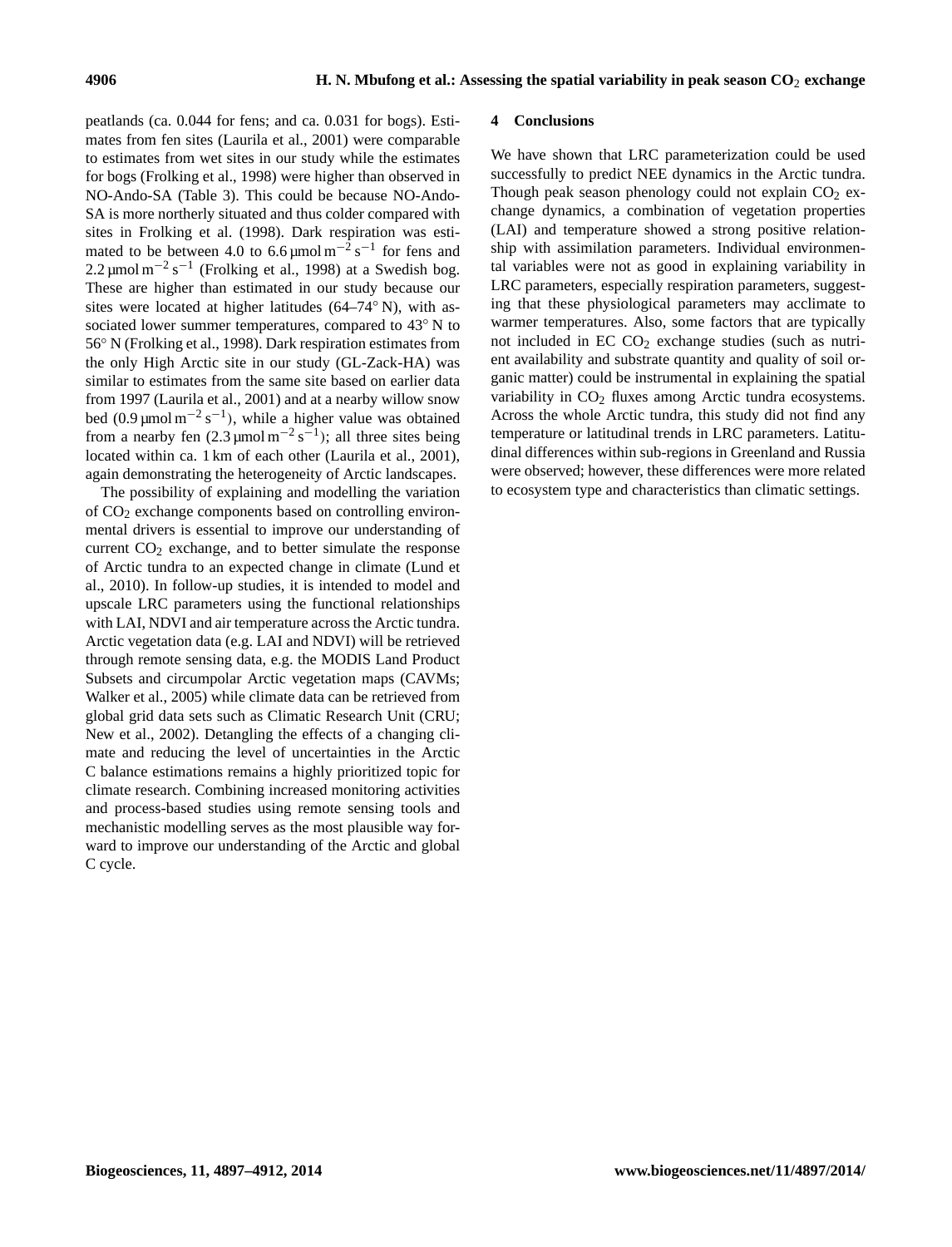## **Appendix A**

**Table A1.** List of symbols.

| Name                             | Units                                                          | Description                                                                                                                            |
|----------------------------------|----------------------------------------------------------------|----------------------------------------------------------------------------------------------------------------------------------------|
| $\alpha$ , $\alpha$ <sub>2</sub> |                                                                | Modelled quantum efficiency/light use<br>efficiency/initial slope of light response curve. (Eqs. 1 and 2)                              |
| $F_{c1000}$                      | $\mu$ mol m $^{-2}$ s <sup>-1</sup>                            | Modelled $CO2$ flux when light (PPFD) is<br>$1000 \,\mathrm{\mu mol\,m}^{-2}\,\mathrm{s}^{-1}$ (Eq. 1)                                 |
| $F_{\text{csat}}$                | umol m <sup><math>-2</math></sup> s <sup><math>-1</math></sup> | Modelled $CO2$ flux at light saturation;<br>this represents the point when further increases<br>in light do not affect the NEE (Eq. 1) |
| <b>GPP</b>                       | $\mu$ mol m $^{-2}$ s <sup>-1</sup>                            | Gross primary production/photosynthesis;<br>$CO2$ uptake from the atmosphere by the vegetation.                                        |
| $P_{\rm sat}$                    | $\mu$ mol m $^{-2}$ s <sup>-1</sup>                            | Potential photosynthesis at light saturation.<br>Calculated as $F_{\text{csat}} + R_d$ (Eq. 1)                                         |
| LCP                              | $\mu$ mol m $^{-2}$ s <sup>-1</sup>                            | Light compensation point. PPFD level when ecosystem<br>switches from net daily source to sink of CO <sub>2</sub> (Eq. 1)               |
| <b>NEE</b>                       | $\mu$ mol m <sup>-2</sup> s <sup>-1</sup>                      | Measured half hourly net ecosystem exchange rate                                                                                       |
| $P_{\text{max}}$                 | $\mu$ mol m <sup>-2</sup> s <sup>-1</sup>                      | Modelled potential photosynthesis at light saturation (Eq. 2)                                                                          |
| <b>PPFD</b>                      | $\mu$ mol m <sup>-2</sup> s <sup>-1</sup>                      | Measured half hourly photosynthetic photon flux density                                                                                |
| $\boldsymbol{R}$                 | $\mu$ mol m $^{-2}$ s <sup>-1</sup>                            | Modelled dark or basal respiration/intercept of the light<br>response curve (Eq. 2)                                                    |
| $R_{\rm d}$                      | $\mu$ mol m $^{-2}$ s <sup>-1</sup>                            | Modelled dark or basal respiration/intercept of<br>the light response curve (Eq. 1)                                                    |

**Table A2.** Light response curve (LRC) parameters for peak period in 2008.

| Study sites | 2008 peak period     | $F_{\text{csat}}$<br>(umol m <sup>-2</sup> s <sup>-1</sup> ) | $R_{\rm d}$<br>( $\mu$ mol m <sup>-2</sup> s <sup>-1</sup> ) | $\alpha$          | $P_{\text{sat}}$<br>(umol m <sup>-2</sup> s <sup>-1</sup> ) | $F_{c1000}$<br>(umol m <sup>-2</sup> s <sup>-1</sup> ) |               | $\boldsymbol{N}$ | Jul 2008<br>temperature $(^{\circ}C)$ |
|-------------|----------------------|--------------------------------------------------------------|--------------------------------------------------------------|-------------------|-------------------------------------------------------------|--------------------------------------------------------|---------------|------------------|---------------------------------------|
| US-Anak-LA  | 16 July-29 July      | $-4.4$                                                       | 1.4                                                          | 0.018             | $-5.8$                                                      | $-4.2$                                                 | 0.50          | 243              | 11.7                                  |
| NO-Ando-SA  | $31$ June $-13$ July | $-3.5$                                                       | 1.2                                                          | 0.014             | $-4.7$                                                      | $-3.3$                                                 | 0.82          | 470              | 10.5                                  |
| RU-Kyt-LA   | 7 August-20 August   | $-6.1$                                                       | $1.6^{\circ}$                                                | 0.016             | $-7.7$                                                      | $-5.2$                                                 | 0.75          | 484              | 8.4                                   |
| GL-Nuuk-LA  | $6$ July-19 July     | $-3.8$                                                       | 1.2                                                          | 0.016             | $-5.0$                                                      | $-3.6$                                                 | 0.67          | 346              | 10.1                                  |
| RU-Seid-SA  | 24 July–6 August     | $-8.0$                                                       | 3.9                                                          | 0.057             | $-11.9$                                                     | $-7.9$                                                 | 0.69          | 253              | 15.8                                  |
| SE-Stord-SA | 25 July-7 August     | $-8.0$                                                       | 1.4                                                          | 0.022             | $-9.4$                                                      | $-7.2$                                                 | 0.67          | 358              | 11.3                                  |
| GL-Zack-HA  | 23 July-5 August     | $-1.7$                                                       | 1.1                                                          | 0.015             | $-2.8$                                                      | $-1.7$                                                 | 0.67          | 327              | 8.7                                   |
| $Mean + SD$ |                      | $-5.1 \pm 2.4$                                               | $1.7 \pm 1.0$                                                | $0.023 \pm 0.015$ | $-6.8 \pm 3.1$                                              | $-4.7 \pm 2.2$                                         | $0.7 \pm 0.1$ | $354 \pm 95$     | $10.9 \pm 2.5$                        |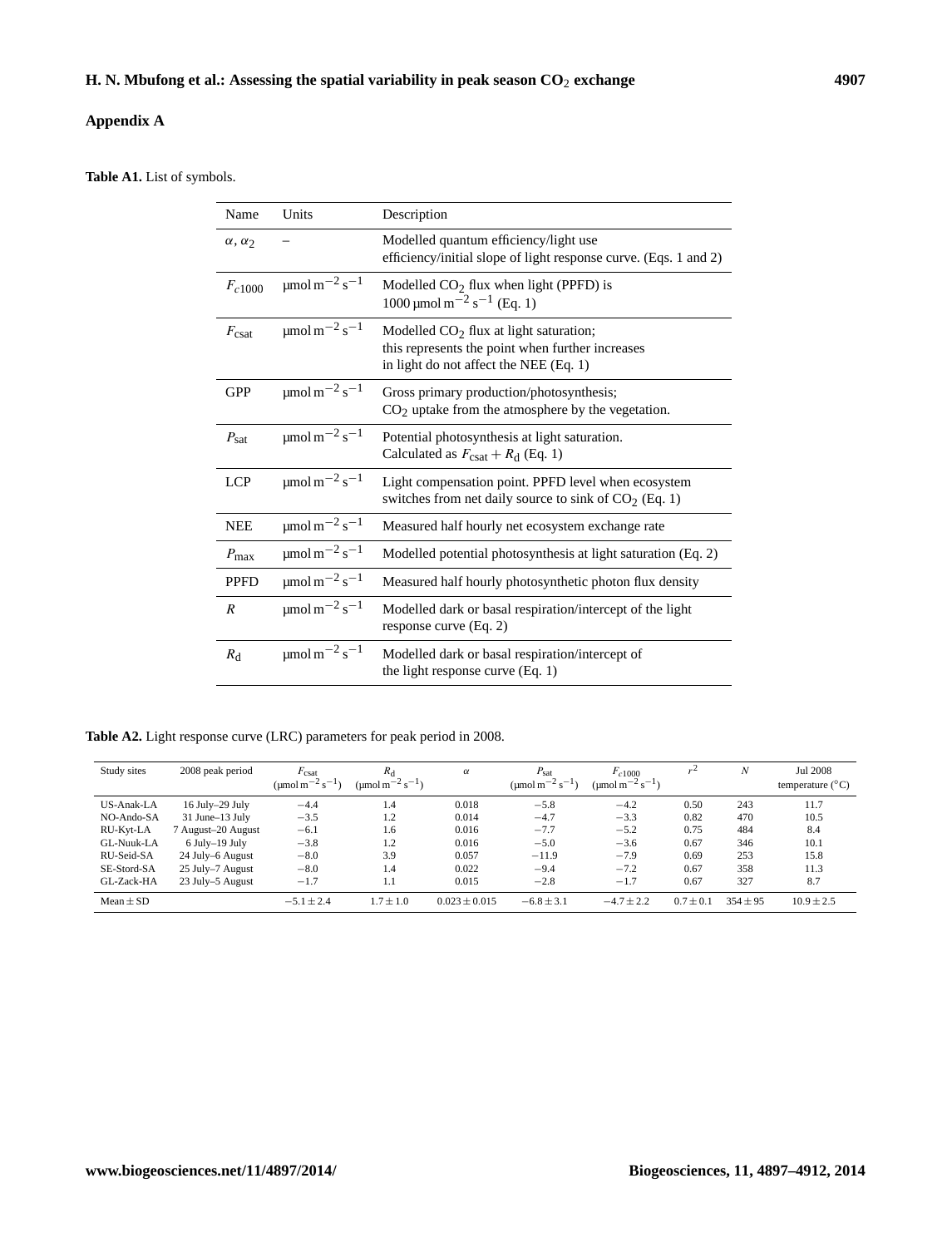#### **Appendix B**





**Figure B3.** Correlations between Eq. [\(1\)](#page-3-0) (Falge et al., 2001) and [\(2\)](#page-4-0) (Ruimy et al., 1995) using photosynthesis at light saturation. Potential photosynthesis at light saturation  $(P_{\text{sat}})$  was calculated as the sum of  $F_{\text{csat}}$  and  $R_{\text{d}}$  in Eq. [\(1\)](#page-3-0) (Falge et al., 2001; Lindroth et al., 2007) and was estimated by  $P_{\text{max}}$  in Eq. [\(2\)](#page-4-0) (Frolking et al., 1998; Laurila et al., 2001; Ruimy et al., 1995) based on the 12 sites in this study. Broken line represents the 1:1 line.

**Figure B1.** Parameterization of LRC (Eq. 1). Continuous lines show the shape of the light response curves while broken lines illustrate parameters of the light response curves: **(a)** flux at light saturation; **(b)** dark respiration **(c)** initial light use efficiency; **(d)** NEE when PPFD =  $1000 \mu$ mol m<sup>-2</sup> s<sup>-1</sup> and **(e)** light compensation point.



**Figure B2.** Comparing Eqs. [\(1\)](#page-3-0) and [\(2\)](#page-4-0) using Seida 2008 peak season. The LRC curves suggest that the parameters  $R_d$  and  $\alpha$  from Eq. [\(1\)](#page-3-0) are comparable with R and  $\alpha_2$  from Eq. [\(2\)](#page-4-0).



**Figure B4.** Comparing LRC curves for peak period 2008 shows that  $F_{\text{csat}}$  for RU-Seid-SA may be comparable to SE-Stord-SA but differs in terms of  $\alpha$  and  $R_d$ . Also, the LRC for RU-Seid-SA shows a stronger and unique curvature.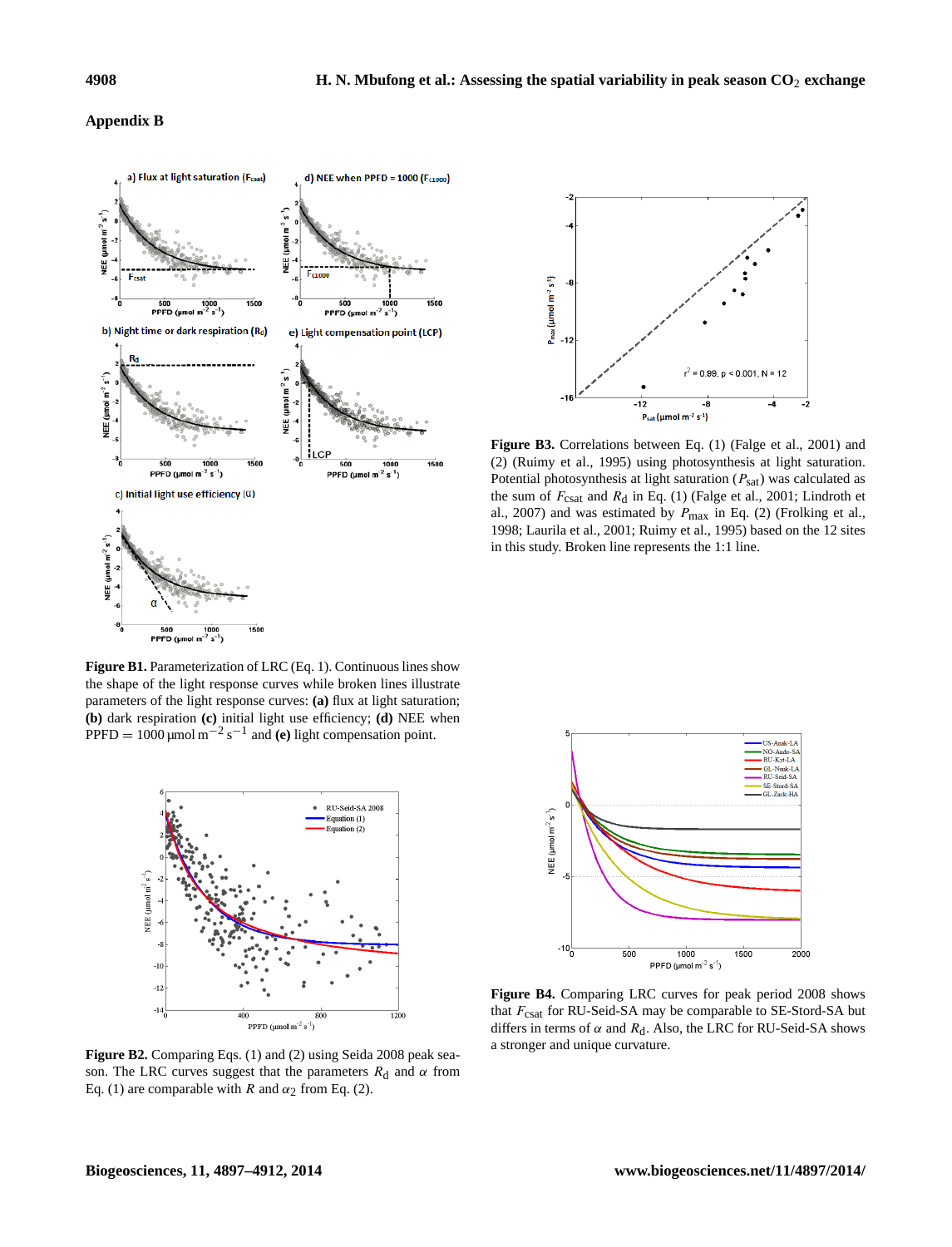*Acknowledgements.* We would like to thank the two anonymous reviewers for their valuable comments which were instrumental in improving this paper. We also thank NordForsk for funding the DEFROST project through its Top-Level Research Initiative (TFI), the Nordic Center of Excellence (NCoE), through which this work is partly funded, and Aarhus University's Graduate School of Science and Technology for the rest of the funding. We are grateful to all the research teams and their funding sources. US-Anak-SA was funded by the National Science Foundation (NSF grant number 1065587); NO-Ando-SA was sponsored by Bioforsk, NILU – Norwegian Institute for Air Research and the Smithsonian Environmental Research Center, with funding from the Research Council of Norway (project NFR208424, GHG-NOR) and the Stiftelsen Fondet for Jord-og Myrundersøkelser; US-Barr-LA and US-Ivot-LA was funded by NSF (OPP-0421588 BE/CBC), NSF (ARC-1204263), Department of Energy, DOE (Terrestrial Carbon Cycle Research DE-SC0005160), the Carbon in Arctic Reservoirs Vulnerability Experiment (CARVE), an Earth Ventures (EV-1) investigation, under contract with the National Aeronautics and Space Administration (NASA); CA-Dar-LA was sponsored by the Natural Science and Engineering Research Council of Canada (NSERC); FI-Kaam-SA was funded by the European Commission (ENV4-CT95-0093) and the Academy of Finland; RU-Kyt-LA was supported by the Research Council for Earth and Life Sciences (ALW) with financial aid from the Netherlands Organization for Scientific Research (NWO, grant no. 854.00.018), the Darwin Center for Biogeology of ALW/NWO, the European Commission under the Fifth Framework Programme TCOS-Siberia (EVK2-2001-00143), the NWO Dutch Russian research cooperation programme entitled "Long term observation of soil carbon and methane fluxes in Siberian tundra" (047.017.037), the Green-CyclesII training network (7th Framework programme reference 238366) and Darwin Center for Biogeosciences who supported with a grant to F. J. W. Parmentier (142.16.1041); monitoring in GL-Nuuk-SA and GL-Zack-HA was through the GeoBasis and ClimateBasis programs of the Nuuk and Zackenberg Ecological Research Operations (NERO and ZERO) networks funded by the Danish Energy Agency; RU-Sam-LA and Torsten Sachs was supported through the Helmholtz Association (Helmholtz Young Investigators Group, grant VH-NG-821); RU-Seid-SA was funded by the EU 6th Framework Programme project CARBO-North (contract number 036993; www.carbonorth.net) and SE-Stord-SA was supported by the EU funded GREENCYCLES-RTN, Swedish Research Councils VR and FORMAS, the Danish Natural Science Research Council as well as the Crafoord Foundation and the Royal Swedish Physiographical Society. We are also very grateful to all who have assisted in the collection of data for these study sites.

Edited by: S. M. Noe

#### **References**

- ACIA: Arctic Climate Impact Assessment-Scientific Report, 1st edn., New York, 2005.
- AMAP: AMAP Assessment Report: Arctic Pollution Issues, Arctic Monitoring and Assessment Programme (AMAP), Oslo, Norway, 859 pp., 1998.
- Aubinet, M., Grelle, A., Ibrom, A., Rannik, U., Moncrieff, J., Foken, T., Kowalski, A. S., Martin, P. H., Berbigier, P., Bernhofer, C., Clement, R., Elbers, J., Granier, A., Grunwald, T., Morgenstern, K., Pilegaard, K., Rebmann, C., Snijders, W., Valentini, R., and Vesala, T.: Estimates of the annual net carbon and water exchange of forests: the EUROFLUX methodology, Adv. Ecol. Res., 30, 113–175, 2000.
- Aurela, M., Laurila, T., and Tuovinen, J. P.: Seasonal  $CO<sub>2</sub>$  balances of a subarctic mire, J. Geophys. Res.-Atmos., 106, 1623–1637, 2001.
- Aurela, M., Laurila, T., and Tuovinen, J. P.: The timing of snow melt controls the annual  $CO<sub>2</sub>$  balance in a subarctic fen, Geophys. Res. Lett., 31, L16119, doi[:10.1029/2004GL020315,](http://dx.doi.org/10.1029/2004GL020315) 2004.
- Baldocchi, D.: Breathing of the terrestrial biosphere: lessons learned from a global network of carbon dioxide flux measurement systems, Aust. J. Bot., 56, 1–26, 2008.
- Baldocchi, D. D.: Assessing the eddy covariance technique for evaluating carbon dioxide exchange rates of ecosystems: past, present and future, Glob. Change Biol., 9, 479–492, 2003.
- Baldocchi, D. D., Falge, E., Gu, L. H., Olson, R., Hollinger, D., Running, S., Anthoni, P., Bernhofer, C., Davis, K., Evans, R., Fuentes, J., Goldstein, A., Katul, G., Law, B., Lee, X. H., Malhi, Y., Meyers, T., Munger, W., Oechel, W., U, K. T. P., Pilegaard, K., Schmid, H. P., Valentini, R., Verma, S., Vesala, T., Wilson, K., and Wofsy, S.: FLUXNET: a new tool to study the temporal and spatial variability of ecosystem-scale carbon dioxide, water vapor, and energy flux densities, B. Am. Meteorol. Soc., 82, 2415–2434, 2001.
- Bigger, C. M. and Oechel, W. C.: Nutrient effect on maximum photosynthesis in Arctic plants, Holarctic Ecol., 5, 158–163, 1982.
- Björkman, O., Boardman, N. K., Anderson, J. M., Thorne, S. W., Goodchild, D. J., and Pyliotis, N. A.: Effect of light intensity during growth of Atriplex patula on the capacity of photosynthetic reactions, chloroplast components and structure, Carnegie I. Wash., 115–135, 1972.
- Burba, G. G., McDermitt, D. K., Grelle, A., Anderson, D. J., and Xu, L. K.: Addressing the influence of instrument surface heat exchange on the measurements of  $CO<sub>2</sub>$  flux from open-path gas analyzers, Glob. Change Biol., 14, 1854–1876, 2008.
- Centritto, M., Brilli, F., Fodale, R., and Loreto, F.: Different sensitivity of isoprene emission, respiration and photosynthesis to high growth temperature coupled with drought stress in black poplar (Populus nigra) saplings, Tree Physiol., 31, 275–286, 2011.
- Chapin, F. S. and Shaver, G. R.: Physiological and growth responses of arctic plants to a field experiment simulating climatic change, Ecology, 77, 822–840, 1996.
- Chapin, F. S., Eugster, W., McFadden, J. P., Lynch, A. H., and Walker, D. A.: Summer differences among Arctic ecosystems in regional climate forcing, J. Climate, 13, 2002–2010, 2000.
- Christensen, T. R., Jackowicz-Korczynski, M., Aurela, M., Crill, P., Heliasz, M., Mastepanov, M., and Friborg, T.: Monitoring the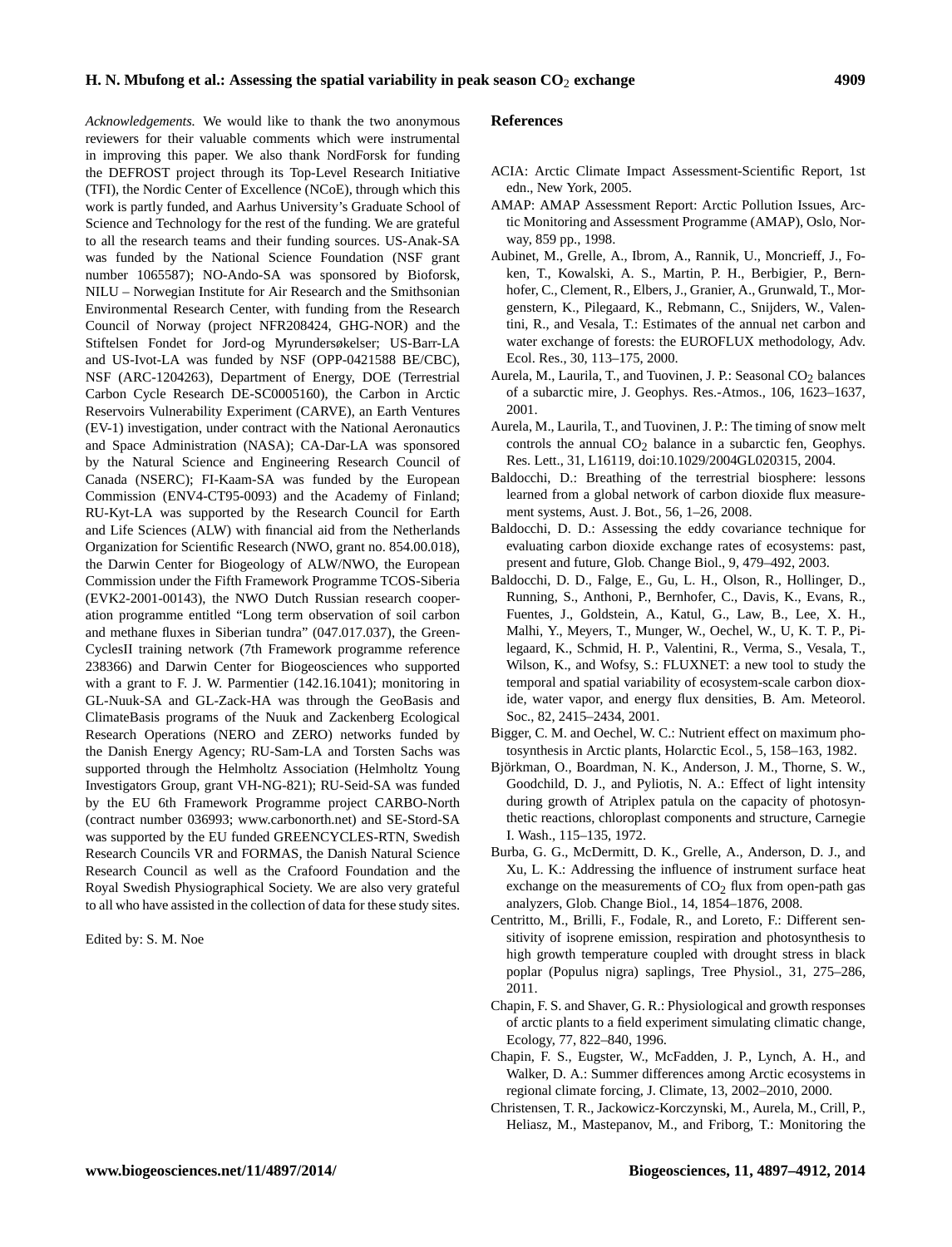multi-year carbon balance of a subarctic palsa mire with micrometeorological techniques, Ambio, 41, 207–217, 2012.

- Eugster, W., McFadden, J. P., and Chapin, F. S.: Differences in surface roughness, energy, and  $CO<sub>2</sub>$  fluxes in two moist tundra vegetation types, Kuparuk watershed, Alaska, USA, Arct. Antarct. Alp. Res., 37, 61–67, 2005.
- Fahnestock, J. T., Jones, M. H., and Welker, J. M.: Wintertime  $CO<sub>2</sub>$ efflux from arctic soils: implications for annual carbon budgets, Global Biogeochem. Cy., 13, 775–779, 1999.
- Falge, E., Baldocchi, D., Olson, R., Anthoni, P., Aubinet, M., Bernhofer, C., Burba, G., Ceulemans, R., Clement, R., Dolman, H., Granier, A., Gross, P., Grunwald, T., Hollinger, D., Jensen, N. O., Katul, G., Keronen, P., Kowalski, A., Lai, C. T., Law, B. E., Meyers, T., Moncrieff, H., Moors, E., Munger, J. W., Pilegaard, K., Rannik, U., Rebmann, C., Suyker, A., Tenhunen, J., Tu, K., Verma, S., Vesala, T., Wilson, K., and Wofsy, S.: Gap filling strategies for defensible annual sums of net ecosystem exchange, Agr. Forest Meteorol., 107, 43–69, 2001.
- Frolking, S. E., Bubier, J. L., Moore, T. R., Ball, T., Bellisario, L. M., Bhardwaj, A., Carroll, P., Crill, P. M., Lafleur, P. M., McCaughey, J. H., Roulet, N. T., Suyker, A. E., Verma, S. B., Waddington, J. M., and Whiting, G. J.: Relationship between ecosystem productivity and photosynthetically active radiation for northern peatlands, Global Biogeochem. Cy., 12, 115–126, 1998.
- Gilmanov, T. G., Verma, S. B., Sims, P. L., Meyers, T. P., Bradford, J. A., Burba, G. G., and Suyker, A. E.: Gross primary production and light response parameters of four Southern Plains ecosystems estimated using long-term  $CO<sub>2</sub>$ flux tower measurements, Global Biogeochem. Cy., 17, 1071, doi[:10.1029/2002GB002023,](http://dx.doi.org/10.1029/2002GB002023) 2003.
- Givnish, T. J.: Adaptation to sun and shade a whole-plant perspective, Aust. J. Plant Physiol., 15, 63–92, 1988.
- Givnish, T. J., Montgomery, R. A., Goldstein, G.: Adaptive radiation of photosynthetic physiology in the Hawaiian lobeliads: Light regimes, static light responses, and whole-plant compensation points, Am. J. Botany, 91, 228–246, 2004.
- Griffis, T. J., Rouse, W. R., Waddington, J. M.: Interannual variability of net ecosystem  $CO<sub>2</sub>$  exchange at a subarcticfen, Glob. Biogeo. Cy., 14, 1109–1121, 2000.
- Groendahl, L., Friborg, T., and Soegaard, H.: Temperature and snow-melt controls on interannual variability in carbon exchange in the high Arctic, Theo. Appl. Climatol., 88, 111–125, 2007.
- Hugelius, G., Bockheim, J. G., Camill, P., Elberling, B., Grosse, G., Harden, J. W., Johnson, K., Jorgenson, T., Koven, C. D., Kuhry, P., Michaelson, G., Mishra, U., Palmtag, J., Ping, C.-L., O'Donnell, J., Schirrmeister, L., Schuur, E. A. G., Sheng, Y., Smith, L. C., Strauss, J., and Yu, Z.: A new data set for estimating organic carbon storage to 3 m depth in soils of the northern circumpolar permafrost region, Earth Syst. Sci. Data, 5, 393–402, doi[:10.5194/essd-5-393-2013,](http://dx.doi.org/10.5194/essd-5-393-2013) 2013.
- Humphreys, E. R., Lafleur, P. M., Flanagan, L. B., Hedstrom, N., Syed, K. H., Glenn, A. J., and Granger, R.: Summer carbon dioxide and water vapor fluxes across a range of northern peatlands, J. Geophys. Res.-Biogeo., 111, G04011, doi[:10.1029/2005JG000111,](http://dx.doi.org/10.1029/2005JG000111) 2006.
- IPCC: Summary for policymakers, in: Climate Change 2013: The Physical Science Basis. Contribution of Working Group I to the Fifth Assessment Report of the Intergovernmental Panel on Cli-

mate Change, edited by: Stocker, T. F., Qin, D., Plattner, G.- K., Tignor, M., Allen, S. K., Boschung, J., Nauels, A., Xia, Y., Bex, V., and Midgley, P. M., Cambridge, 1–29, 2013.

- Jacovides, C. P., Tymvios, F. S., Asimakopoulos, D. N., Theofilou, K. M., and Pashiardes, S.: Global photosynthetically active radiation and its relationship with global solar radiation in the Eastern Mediterranean basin, Theor. Appl. Climatol., 74, 227–233, 2003.
- Jones, M. H., Fahnestock, J. T., and Welker, J. M.: Early and late winter  $CO<sub>2</sub>$  efflux from arctic tundra in the Kuparuk River watershed, Alaska, USA, Arct. Antarct. Alp. Res., 31, 187–190, 1999.
- Kiepe, I., Friborg, T., Herbst, M., Johansson, T., and Soegaard, H.: Modeling Canopy  $CO<sub>2</sub>$  Exchange in the European Russian Arctic, Arc. Antarc. Alp. Res., 45, 50–63, 2013.
- Kuhry, P., Ping, C. L., Schuur, E. A. G., Tarnocai, C., and Zimov, S.: Report from the International Permafrost Association: carbon pools in permafrost regions, Permafrost Periglac., 20, 229–234, 2009.
- Kutzbach, L., Wille, C., and Pfeiffer, E.-M.: The exchange of carbon dioxide between wet arctic tundra and the atmosphere at the Lena River Delta, Northern Siberia, Biogeosciences, 4, 869–890, doi[:10.5194/bg-4-869-2007,](http://dx.doi.org/10.5194/bg-4-869-2007) 2007.
- Kwon, H. J., Oechel, W. C., Zulueta, R. C., and Hastings, S. J.: Effects of climate variability on carbon sequestration among adjacent wet sedge tundra and moist tussock tundra ecosystems, J. Geophys. Res.-Biogeo., 111, G03014, doi[:10.1029/2005JG000036,](http://dx.doi.org/10.1029/2005JG000036) 2006.
- Lafleur, P. M. and Humphreys, E. R.: Spring warming and carbon dioxide exchange over low Arctic tundra in central Canada, Glob. Change Biol., 14, 740–756, 2008.
- Lafleur, P. M., Humphreys, E. R., St Louis, V. L., Myklebust, M. C., Papakyriakou, T., Poissant, L., Barker, J. D., Pilote, M., and Swystun, K. A.: Variation in peak growing season net ecosystem production across the Canadian Arctic, Environ. Sci. Technol., 46, 7971–7977, 2012.
- Laurila, T., Soegaard, H., Lloyd, C. R., Aurela, M., Tuovinen, J. P., and Nordstroem, C.: Seasonal variations of net  $CO<sub>2</sub>$  exchange in European Arctic ecosystems, Theor. Appl. Climatol., 70, 183– 201, 2001.
- Lindroth, A., Lund, M., Nilsson, M., Aurela, M., Christensen, T. R., Laurila, T., Rinne, J., Riutta, T., Sagerfors, J., Strom, L., Tuovinen, J. P., and Vesala, T.: Environmental controls on the  $CO<sub>2</sub>$ exchange in north European mires, Tellus B, 59, 812–825, 2007.
- Loranty, M. M., Goetz, S. J., Rastetter, E. B., Rocha, A. V., Shaver, G. R., Humphreys, E. R., and Lafleur, P. M.: Scaling an instantaneous model of Tundra NEE to the Arctic landscape, Ecosystems, 14, 76–93, 2011.
- Lund, M., Falk, J. M., Friborg, T., Mbufong, H. N., Sigsgaard, C., Soegaard, H., and Tamstorf, M. P.: Trends in  $CO<sub>2</sub>$  exchange in a high Arctic tundra heath, 2000–2010, J. Geophys. Res.- Biogeo., 117, G02001, doi[:10.1029/2011JG001901,](http://dx.doi.org/10.1029/2011JG001901) 2012.
- Lund, M., Lafleur, P. M., Roulet, N. T., Lindroth, A., Christensen, T. R., Aurela, M., Chojnicki, B. H., Flanagan, L. B., Humphreys, E. R., Laurila, T., Oechel, W. C., Olejnik, J., Rinne, J., Schubert, P., and Nilsson, M. B.: Variability in exchange of  $CO<sub>2</sub>$  across 12 northern peatland and tundra sites, Glob. Change Biol., 16, 2436–2448, 2010.
- Marushchak, M. E., Pitkamaki, A., Koponen, H., Biasi, C., Seppala, M., and Martikainen, P. J.: Hot spots for nitrous oxide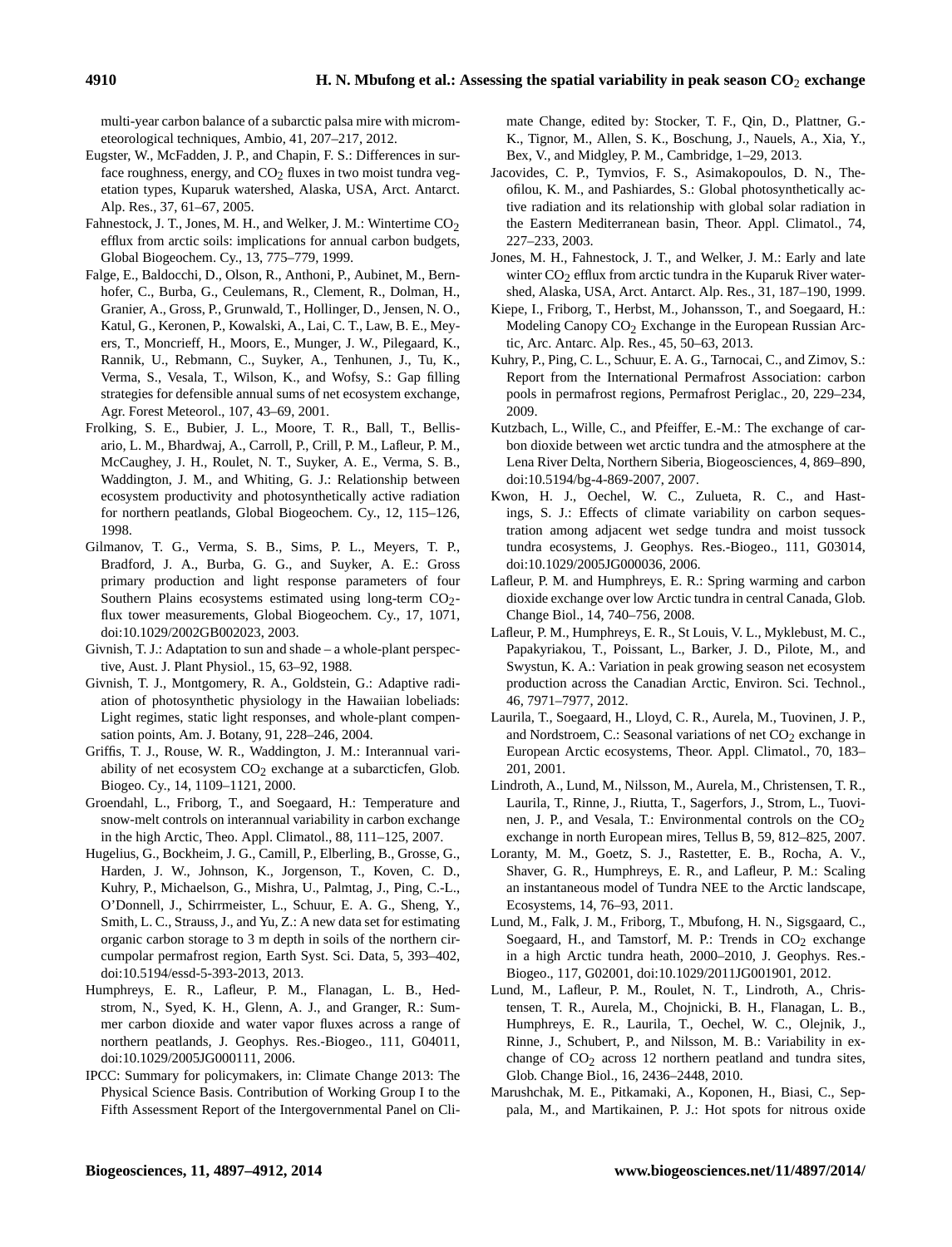emissions found in different types of permafrost peatlands, Glob. Change Biol., 17, 2601–2614, 2011.

- Marushchak, M. E., Kiepe, I., Biasi, C., Elsakov, V., Friborg, T., Johansson, T., Soegaard, H., Virtanen, T., and Martikainen, P. J.: Carbon dioxide balance of subarctic tundra from plot to regional scales, Biogeosciences, 10, 437–452, doi[:10.5194/bg-10-](http://dx.doi.org/10.5194/bg-10-437-2013) [437-2013,](http://dx.doi.org/10.5194/bg-10-437-2013) 2013.
- McGuire, A. D., Anderson, L. G., Christensen, T. R., Dallimore, S., Guo, L. D., Hayes, D. J., Heimann, M., Lorenson, T. D., Macdonald, R. W., and Roulet, N.: Sensitivity of the carbon cycle in the Arctic to climate change, Ecol. Monogr., 79, 523–555, 2009.
- McGuire, A. D., Christensen, T. R., Hayes, D., Heroult, A., Euskirchen, E., Kimball, J. S., Koven, C., Lafleur, P., Miller, P. A., Oechel, W., Peylin, P., Williams, M., and Yi, Y.: An assessment of the carbon balance of Arctic tundra: comparisons among observations, process models, and atmospheric inversions, Biogeosciences, 9, 3185–3204, doi[:10.5194/bg-9-3185-2012,](http://dx.doi.org/10.5194/bg-9-3185-2012) 2012.
- Mooney, H. A., Bjorkman, O., and Collatz, G. J.: Photosynthetic acclimation to temperature in desert shrub, larrea-divaricata, 1. Carbon-dioxide exchange characteristics of intact leaves, Plant Physiol., 61, 406–410, 1978.
- New, M., Lister, D., Hulme, M., and Makin, I.: A high-resolution data set of surface climate over global land areas, Clim. Res., 21, 1–25, 2002.
- Niu, S. L., Li, Z. X., Xia, J. Y., Han, Y., Wu, M. Y., and Wan, S.: Climatic warming changes plant photosynthesis and its temperature dependence in a temperate steppe of northern China, Environ. Exp. Bot., 63, 91–101, 2008.
- Niu, S. L., Luo, Y. Q., Fei, S. F., Yuan, W. P., Schimel, D., Law, B. E., Ammann, C., Arain, M. A., Arneth, A., Aubinet, M., Barr, A., Beringer, J., Bernhofer, C., Black, T. A., Buchmann, N., Cescatti, A., Chen, J. Q., Davis, K. J., Dellwik, E., Desai, A. R., Etzold, S., Francois, L., Gianelle, D., Gielen, B., Goldstein, A., Groenendijk, M., Gu, L. H., Hanan, N., Helfter, C., Hirano, T., Hollinger, D. Y., Jones, M. B., Kiely, G., Kolb, T. E., Kutsch, W. L., Lafleur, P., Lawrence, D. M., Li, L. H., Lindroth, A., Litvak, M., Loustau, D., Lund, M., Marek, M., Martin, T. A., Matteucci, G., Migliavacca, M., Montagnani, L., Moors, E., Munger, J. W., Noormets, A., Oechel, W., Olejnik, J., Kyaw, T. P. U., Pilegaard, K., Rambal, S., Raschi, A., Scott, R. L., Seufert, G., Spano, D., Stoy, P., Sutton, M. A., Varlagin, A., Vesala, T., Weng, E. S., Wohlfahrt, G., Yang, B., Zhang, Z. D., and Zhou, X. H.: Thermal optimality of net ecosystem exchange of carbon dioxide and underlying mechanisms, New Phytol., 194, 775–783, 2012.
- Oberbauer, S. F. and Oechel, W. C.: Maximum  $CO<sub>2</sub>$ -assimilation rates of vascular plants on an Alaskan Arctic Tundra slope, Holarctic Ecol., 12, 312–316, 1989.
- Oberbauer, S. F., Starr, G., and Pop, E. W.: Effects of extended growing season and soil warming on carbon dioxide and methane exchange of tussock tundra in Alaska, J. Geophys. Res.-Atmos., 103, 29075–29082, 1998.
- Oechel, W. C., Vourlitis, G. L., Hastings, S. J., Zulueta, R. C., Hinzman, L., and Kane, D.: Acclimation of ecosystem  $CO<sub>2</sub>$  exchange in the Alaskan Arctic in response to decadal climate warming, Nature, 406, 978–981, 2000.
- Ow, L. F., Griffin, K. L., Whitehead, D., Walcroft, A. S., and Turnbull, M. H.: Thermal acclimation of leaf respiration but not pho-

tosynthesis in Populus deltoides x nigra, New Phytol., 178, 123– 134, 2008a.

- Ow, L. F., Whitehead, D., Walcroft, A. S., and Turnbull, M. H.: Thermal acclimation of respiration but not photosynthesis in Pinus radiata, Funct. Plant Biol., 35, 448–461, 2008b.
- Parmentier, F. J. W., van der Molen, M. K., van Huissteden, J., Karsanaev, S. A., Kononov, A. V., Suzdalov, D. A., Maximov, T. C., and Dolman, A. J.: Longer growing seasons do not increase net carbon uptake in the northeastern Siberian tundra, J. Geophys. Res.-Biogeo., 116, G04013, doi[:10.1029/2011JG001653,](http://dx.doi.org/10.1029/2011JG001653) 2011.
- Robinson, C. H., Michelsen, A., Lee, J. A., Whitehead, S. J., Callaghan, T. V., Press, M. C., and Jonasson, S.: Elevated atmospheric  $CO<sub>2</sub>$  affects decomposition of Festuca vivipara (L) Sm litter and roots in experiments simulating environmental change in two contrasting arctic ecosystems, Glob. Change Biol., 3, 37– 49, 1997.
- Rocha, A. V. and Shaver, G. R.: Burn severity influences postfire  $CO<sub>2</sub>$  exchange in arctic tundra, Ecol. Appl., 21, 477–489, 2011.
- Ross, J.: The Radiation Regime and Architecture of Plant Stands, Tasks for Vegetation Sciences, The Hague, Boston, London, 391 pp., 1981.
- Ruimy, A., Jarvis, P. G., Baldocchi, D. D., and Saugier, B.: CO<sub>2</sub> fluxes over plant canopies and solar radiation: a review, Adv. Ecol. Res., 26, 1–68, 1995.
- Runkle, B. R. K., Sachs, T., Wille, C., Pfeiffer, E.-M., and Kutzbach, L.: Bulk partitioning the growing season net ecosystem exchange of  $CO<sub>2</sub>$  in Siberian tundra reveals the seasonality of its carbon sequestration strength, Biogeosciences, 10, 1337– 1349, doi[:10.5194/bg-10-1337-2013,](http://dx.doi.org/10.5194/bg-10-1337-2013) 2013.
- Schuur, E. A. G., Bockheim, J., Canadell, J. G., Euskirchen, E., Field, C. B., Goryachkin, S. V., Hagemann, S., Kuhry, P., Lafleur, P. M., Lee, H., Mazhitova, G., Nelson, F. E., Rinke, A., Romanovsky, V. E., Shiklomanov, N., Tarnocai, C., Venevsky, S., Vogel, J. G., and Zimov, S. A.: Vulnerability of permafrost carbon to climate change: implications for the global carbon cycle, Bioscience, 58, 701–714, 2008.
- Shaver, G. R., Billings, W. D., Chapin, F. S., Giblin, A. E., Nadelhoffer, K. J., Oechel, W. C., and Rastetter, E. B.: Global change and the carbon balance of Arctic ecosystems, Bioscience, 42, 433–441, 1992.
- Shaver, G. R., Rastetter, E. B., Salmon, V., Street, L. E., van de Weg, M. J., Rocha, A., van Wijk, M. T., and Williams, M.: Pan-Arctic modelling of net ecosystem exchange of  $CO<sub>2</sub>$ , Philos. T. R. Soc. B, 368, 20120485. doi[:10.1098/rstb.2012.0485,](http://dx.doi.org/10.1098/rstb.2012.0485) 2013.
- Shaver, G. R., Street, L. E., Rastetter, E. B., Van Wijk, M. T., and Williams, M.: Functional convergence in regulation of net  $CO<sub>2</sub>$ flux in heterogeneous tundra landscapes in Alaska and Sweden, J. Ecol., 95, 802–817, 2007.
- Shurpali, N. J., Verma, S. B., Kim, J., and Arkebauer, T. J.: Carbondioxide exchange in a peatland ecosystem, J. Geophys. Res.- Atmos., 100, 14319–14326, 1995.
- Skre, O. and Oechel, W. C.: Moss functioning in different Taiga ecosystems in Interior Alaska, 1. Seasonal, phenotypic, and drought effects on photosynthesis and response patterns, Oecologia, 48, 50–59, 1981.
- Sorensen, P. L., Jonasson, S., and Michelsen, A.: Nitrogen fixation, denitrification, and ecosystem nitrogen pools in relation to vege-